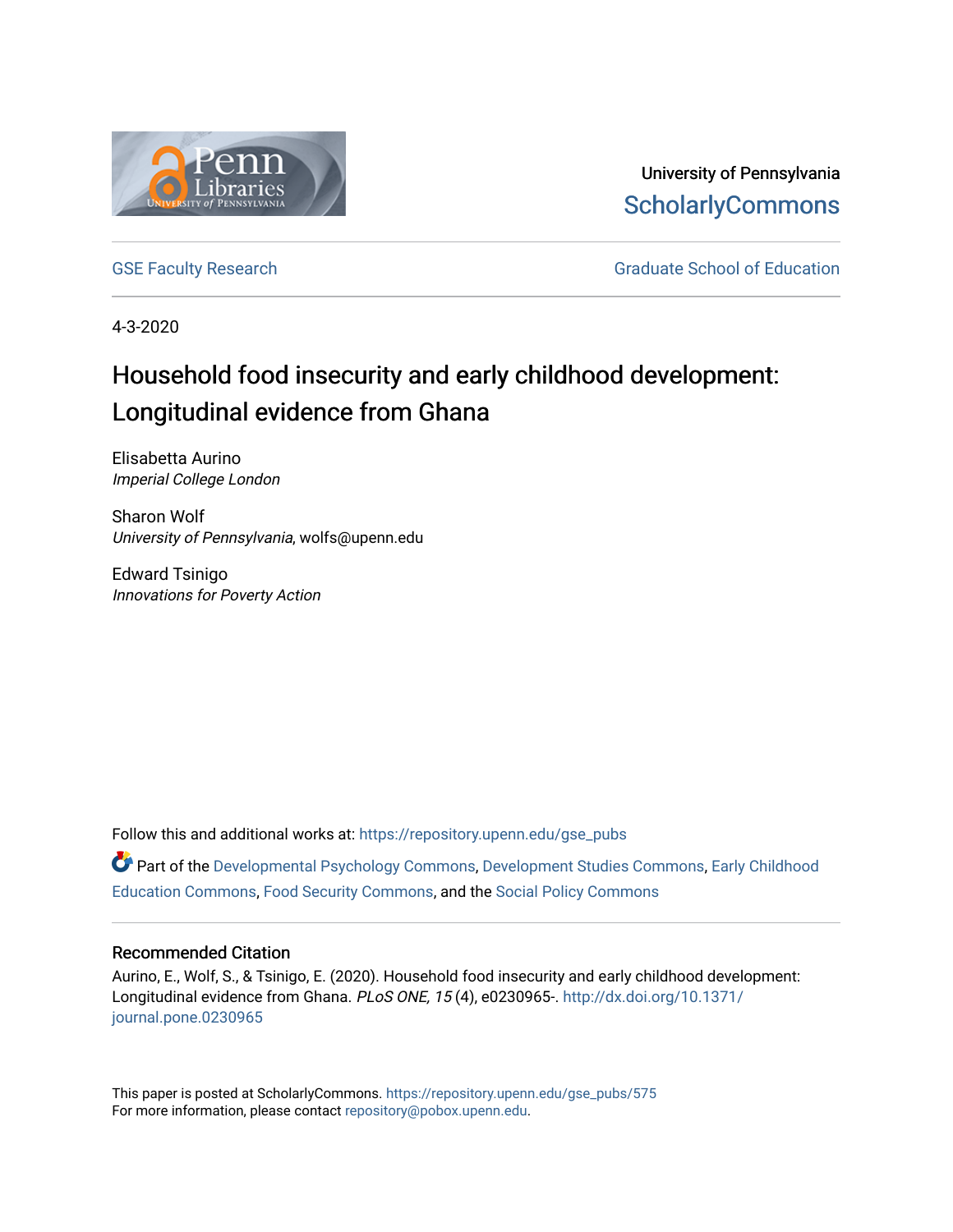# Household food insecurity and early childhood development: Longitudinal evidence from Ghana

# **Abstract**

The burden of food insecurity is large in Sub-Saharan Africa, yet the evidence-base on the relation between household food insecurity and early child development is extremely limited. Furthermore, available research mostly relies on cross-sectional data, limiting the quality of existing evidence. We use longitudinal data on preschool-aged children and their households in Ghana to investigate how being in a food insecure household was associated with early child development outcomes across three years. Household food insecurity was measured over three years using the Household Hunger Score. Households were first classified as "ever food insecure" if they were food insecure at any round. We also assessed persistence of household food insecurity by classifying households into three categories: (i) never food insecure; (ii) transitory food insecurity, if the household was food insecure only in one wave; and (iii) persistent food insecurity, if the household was food insecure in two or all waves. Child development was assessed across literacy, numeracy, social-emotional, short-term memory, and selfregulation domains. Controlling for baseline values of each respective outcome and child and household characteristics, children from ever food insecure households had lower literacy, numeracy and short-term memory. When we distinguished between transitory and persistent food insecurity, transitory spells of food insecurity predicted decreased numeracy ( $\beta$  = -0.176, 95% CI: -0.317; -0.035), short-term memory ( $\beta$ = -0.237, 95% CI: -0.382; -0.092), and self-regulation (β = -0.154, 95% CI: -0.326; 0.017) compared with children from never food insecure households. By contrast, children residing in persistently food insecure households had lower literacy scores (β = -0.243, 95% CI: -0.496; 0.009). No gender differences were detected. Results were broadly robust to the inclusion of additional controls. This novel evidence from a Sub-Saharan African country highlights the need for multi-sectoral approaches including social protection and nutrition to support early child development.

# Keywords

food insecurity, early childhood development, Sub-Saharan Africa, literacy, numeracy, primary schooling, early childhood education

# **Disciplines**

Developmental Psychology | Development Studies | Early Childhood Education | Education | Food Security | Social Policy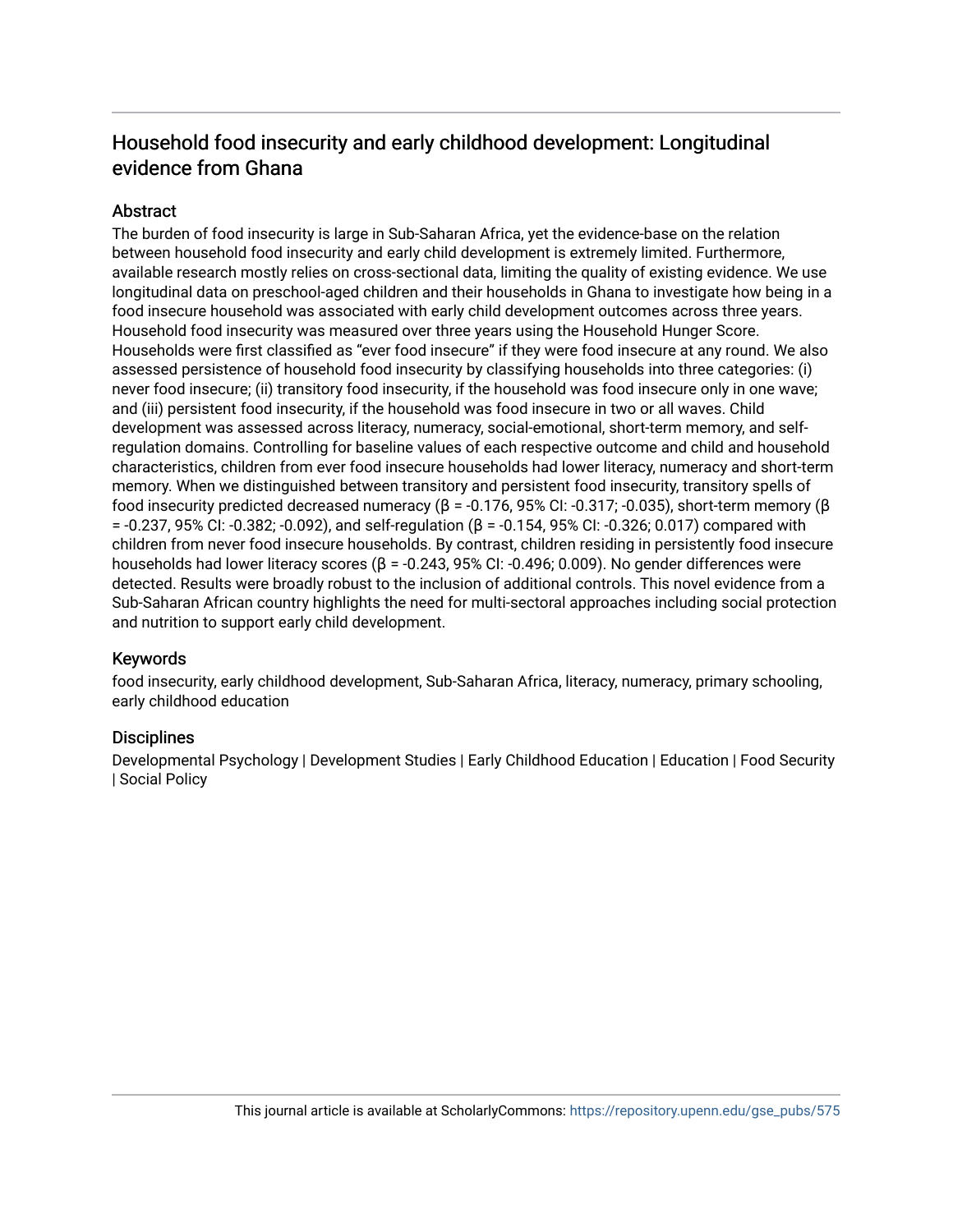

# **OPEN ACCESS**

**Citation:** Aurino E, Wolf S, Tsinigo E (2020) Household food insecurity and early childhood development: Longitudinal evidence from Ghana. PLoS ONE 15(4): e0230965. [https://doi.org/](https://doi.org/10.1371/journal.pone.0230965) [10.1371/journal.pone.0230965](https://doi.org/10.1371/journal.pone.0230965)

**Editor:** Yacob Zereyesus, Kansas State University, UNITED STATES

**Received:** October 18, 2019

**Accepted:** March 12, 2020

**Published:** April 3, 2020

**Peer Review History:** PLOS recognizes the benefits of transparency in the peer review process; therefore, we enable the publication of all of the content of peer review and author responses alongside final, published articles. The editorial history of this article is available here: <https://doi.org/10.1371/journal.pone.0230965>

**Copyright:** © 2020 Aurino et al. This is an open access article distributed under the terms of the Creative Commons [Attribution](http://creativecommons.org/licenses/by/4.0/) License, which permits unrestricted use, distribution, and reproduction in any medium, provided the original author and source are credited.

**Data Availability Statement:** The data used for this study are publicly available in the World Bank data repository at the following URL: [https://](https://datacatalog.worldbank.org/dataset/ghana-quality-preschool-impact-evaluation-2017) [datacatalog.worldbank.org/dataset/ghana-quality](https://datacatalog.worldbank.org/dataset/ghana-quality-preschool-impact-evaluation-2017)[preschool-impact-evaluation-2017.](https://datacatalog.worldbank.org/dataset/ghana-quality-preschool-impact-evaluation-2017)

RESEARCH ARTICLE

# Household food insecurity and early childhood development: Longitudinal evidence from Ghana

# $E$ lisabetta Aurino $\mathbf{D}^{1*}$ , Sharon Wolf<sup>2</sup>, Edward Tsinigo<sup>3</sup>

**1** Department of Economics and Public Policy, Imperial College London, London, England, United Kingdom, **2** Graduate School of Education, University of Pennsylvania, Philadelphia, Pennsylvania, United States of America, **3** Innovations for Poverty Action, Accra, Ghana

\* e.aurino@imperial.ac.uk

# Abstract

The burden of food insecurity is large in Sub-Saharan Africa, yet the evidence-base on the relation between household food insecurity and early child development is extremely limited. Furthermore, available research mostly relies on cross-sectional data, limiting the quality of existing evidence. We use longitudinal data on preschool-aged children and their households in Ghana to investigate how being in a food insecure household was associated with early child development outcomes across three years. Household food insecurity was measured over three years using the Household Hunger Score. Households were first classified as "ever food insecure" if they were food insecure at any round. We also assessed persistence of household food insecurity by classifying households into three categories: (i) never food insecure; (ii) transitory food insecurity, if the household was food insecure only in one wave; and (iii) persistent food insecurity, if the household was food insecure in two or all waves. Child development was assessed across literacy, numeracy, social-emotional, short-term memory, and self-regulation domains. Controlling for baseline values of each respective outcome and child and household characteristics, children from ever food insecure households had lower literacy, numeracy and short-term memory. When we distinguished between transitory and persistent food insecurity, transitory spells of food insecurity predicted decreased numeracy ( $\beta$  = -0.176, 95% CI: -0.317; -0.035), short-term memory ( $\beta$  $=$  -0.237, 95% CI: -0.382; -0.092), and self-regulation (β = -0.154, 95% CI: -0.326; 0.017) compared with children from never food insecure households. By contrast, children residing in persistently food insecure households had lower literacy scores ( $\beta$  = -0.243, 95% CI: -0.496; 0.009). No gender differences were detected. Results were broadly robust to the inclusion of additional controls. This novel evidence from a Sub-Saharan African country highlights the need for multi-sectoral approaches including social protection and nutrition to support early child development.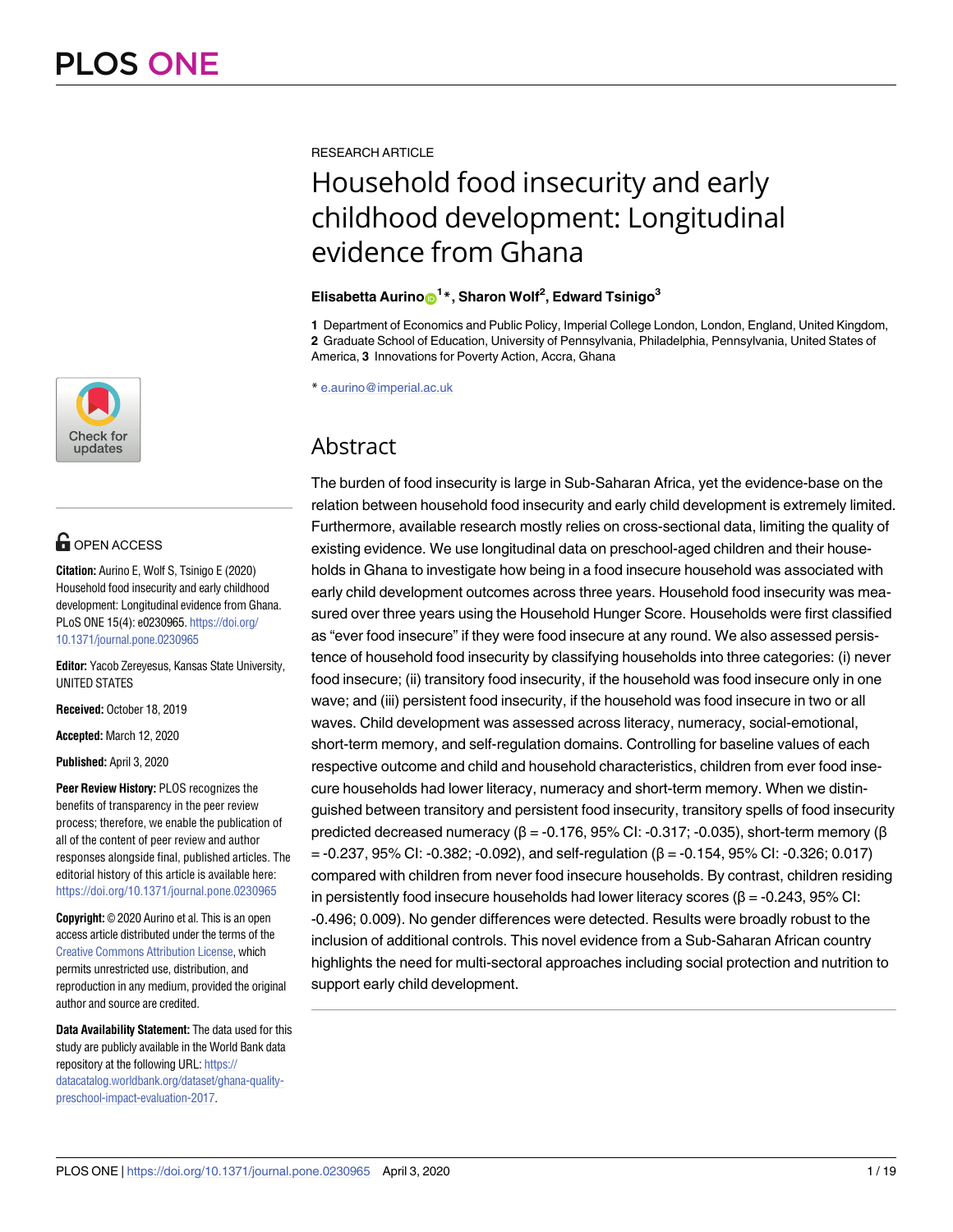<span id="page-3-0"></span>**Funding:** The research was supported from the following grants: UBS Optimus Foundation: UBS9307 [\(https://www.ubs.com/microsites/](https://www.ubs.com/microsites/optimus-foundation/en.html) [optimus-foundation/en.html\)](https://www.ubs.com/microsites/optimus-foundation/en.html) World Bank Strategic Impact Evaluation Fund: 007177205 [\(https://www.](https://www.worldbank.org/) [worldbank.org/\)](https://www.worldbank.org/) World Bank Early Learning Partnership: 7182260 [\(https://www.worldbank.org/](https://www.worldbank.org/) ) British Academy Grant: 572561 [\(https://www.](https://www.thebritishacademy.ac.uk/) [thebritishacademy.ac.uk/\)](https://www.thebritishacademy.ac.uk/) The funders had no role in study design, data collection and analysis, decision to publish, or preparation of the manuscript.

**Competing interests:** The authors have declared that no competing interests exist.

## **Introduction**

Household food security, defined as stable access to sufficient and nutritious food, is critical in the early years to meet a child's developmental needs  $[1-3]$  $[1-3]$  $[1-3]$  $[1-3]$  $[1-3]$ . The preschool years are a period of rapid growth in cognitive, social, and emotional skills, and a sensitive period for the promotion or inhibition of children's developmental potential [\[4\]](#page-16-0). Food insecurity and malnutrition during early childhood can have detrimental long-term and intergenerational effects on health, education, and income [[5\]](#page-16-0), leading to considerable losses for both individuals and societies [\[6](#page-16-0)].

Compared to other regions, Sub-Saharan Africa (SSA) has the largest number of young children experiencing malnutrition and poverty [[7\]](#page-16-0). The region is also characterized by the greatest number and proportion of three- and four-year-olds (29.4 million, equivalent to 44%) failing to meet key cognitive and psycho-social health milestones [\[8](#page-16-0)]. Yet research on household food insecurity and child development has been extremely limited in SSA, and more generally in low- and middle-income countries (LMICs), partly due to a lack of suitable data. Existing studies from LMICs have mostly focused on the linkages between food insecurity and child nutrition and health  $[9-14]$  $[9-14]$ , neglecting other critical aspects of early childhood development such as early cognitive, behavioural, and social-emotional skills, which are instrumental to children's transition to school and future learning outcomes [\[4](#page-16-0)]. Understanding if food insecurity is associated with child development during preschool and the first years of primary school may have important implications for how early childhood educational services are structured (e.g., providing school feeding or other nutritional services alongside educational inputs).

To date, most existing research on food insecurity and child development has relied on samples from North America [\[15–19\]](#page-17-0). Surprisingly little is known about how exposure to food insecurity during early school years may affect children's cognitive and psycho-social development in LMICs, where food insecurity and malnutrition are greater than in advanced economies, and where social protection, nutritional, and early childhood services are more limited. Further, most evidence to date relies on cross-sectional data, and longitudinal studies are rare. This limits the interpretation of associations due to potential biases stemming from observable and unobservable confounders, selection, or reverse causality (see, for exceptions: [\[16](#page-17-0),[17](#page-17-0),[19\]](#page-17-0)).

In this paper, we contribute to filling this evidence gap by using a unique dataset tracking a sample of over 1300 Ghanaian children over three years to investigate longitudinal associations between household food insecurity trajectories and multiple domains of early childhood development in lower primary school.

# **Food insecurity and early childhood development: Evidence and theoretical pathways**

The majority of research on food insecurity and child development has been conducted in the United States, though only few studies focused on pre-schoolers. These studies have identified positive links between household food insecurity and behavioural problems [\[17,20,21](#page-17-0)], and that food insecurity predicted lower academic outcomes and psycho-social health [\[16\]](#page-17-0). There is no evidence in SSA that focuses on cognitive and psycho-social domains among preschoolers. The only quantitative studies that assessed similar issues in SSA examined the relation between household food insecurity and educational outcomes among Ethiopian adolescents. Belachew and co-authors [[22](#page-17-0)] found that household food insecurity predicted lower educational attainment, while Tamiru and colleagues [\[23\]](#page-17-0) showed household food insecurity was associated with greater rates of school absenteeism. With regards to other LMICs, Aurino, Fledderjohann and Vellakkal [\[24\]](#page-17-0) found that in India, food insecurity at age five had large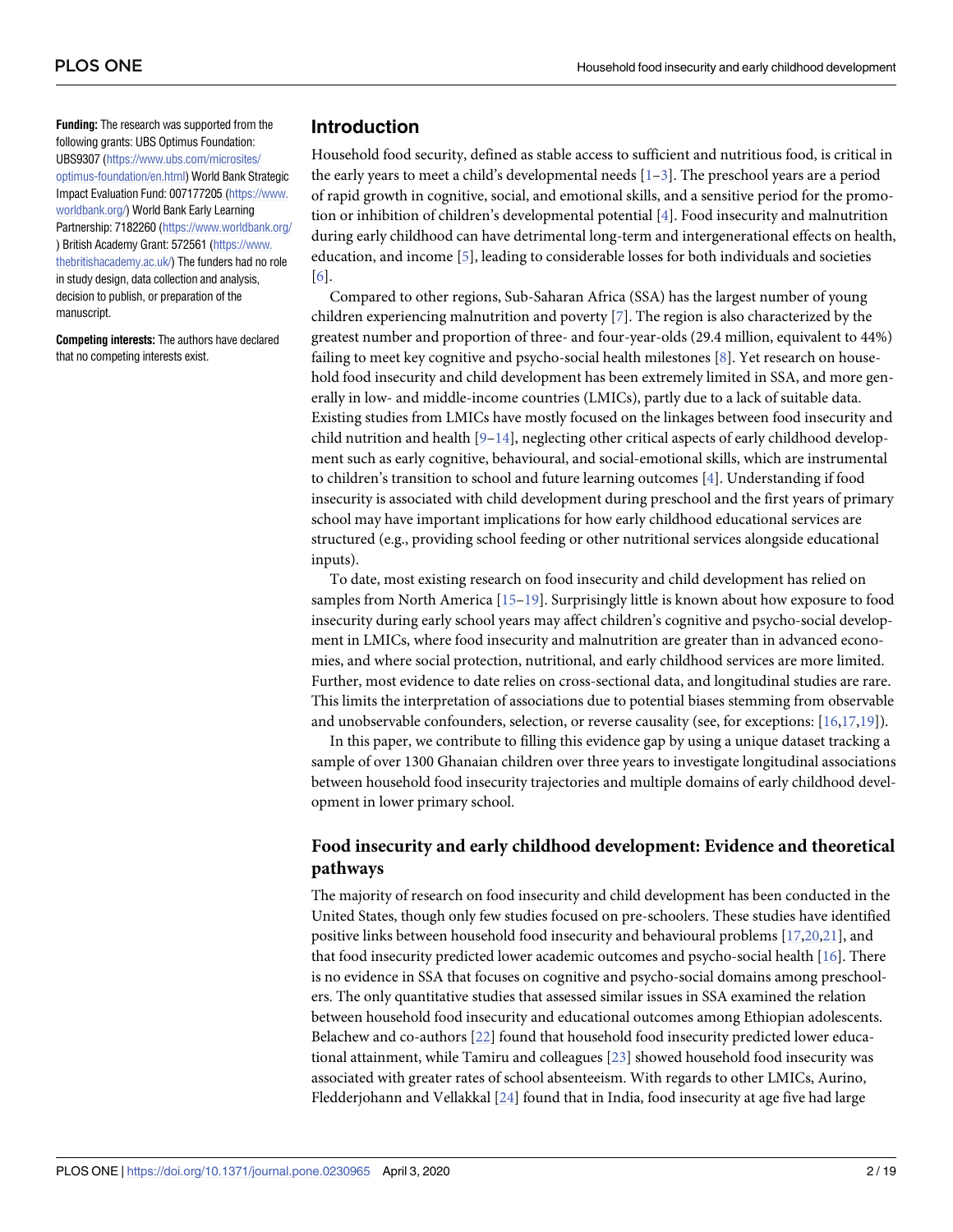<span id="page-4-0"></span>associations with impaired learning outcomes at age 12. In China, Hannum, Liu, and Frongillo [\[25\]](#page-17-0) showed that food insecurity was associated with poorer educational outcomes of rural children. In Venezuela, household food insecurity was associated with increased school absenteeism and poor nutrition among school-aged children [\[26\]](#page-17-0), and it predicted lower levels of happiness and more feelings of shame among children [[27](#page-17-0)]. Neither of the reviewed studies in the context of LMICs examined the relation between household food insecurity and child development among preschoolers or in early primary school, which is a key gap due to the developmental importance of the early childhood period. Also, most evidence has focused on educational outcomes, neglecting other important domains such as self-regulation and socialemotional development.

Four primary theoretical pathways may explain the relation between food insecurity and early child development: (i) poor nutrition and health; (ii) lower household investments in early childhood education (ECE) inputs; (iii) poor-quality child-caregiver interactions; and (iv) increased child stress and anxiety. First, due to financial constraints in accessing food, children in food insecure households are more likely to have poor-quality diets and impaired nutritional outcomes [[9](#page-16-0),[12](#page-16-0)[,14,28\]](#page-17-0). In turn, micronutrient deficiencies and stunting in early childhood decreases cognitive skills and psycho-social health [\[29\]](#page-17-0). Second, given financial constraints, households experiencing food insecurity tend to invest less resources in ECE inputs such as quality education, books or intellectually-stimulating toys, in order to prioritize purchases of food and other basic needs [[15\]](#page-17-0). Third, food insecure caregivers are more likely to experience increased levels of stress and anxiety  $[21]$  $[21]$  $[21]$ , or may have less time to interact with children in order to provide the 'nurturing care environment' that is critical for early child development [\[30\]](#page-17-0). Although most of the literature linking food insecurity to caregivers' mental health and related child development outcomes is set in the U.S. [\[21,31\]](#page-17-0), recent studies have documented that food insecurity increases mental health problems among adults, particularly females, in both Ghana [[32](#page-18-0)] and Zambia [\[33\]](#page-18-0). Finally, children experiencing food insecurity may be more likely to display signs of stress and anxiety, or to be fatigued and lethargic, which in turn may decrease the quality of their interactions with parents, siblings, teachers, and peers in educational settings [[15](#page-17-0),[16,18\]](#page-17-0). Given these pathways, food insecurity during the preschool years may influence the cognitive and psycho-social skills normally acquired before entry to primary school, which support future educational success and broader well-being [[15](#page-17-0),[34\]](#page-18-0).

Importantly, there may be heterogeneity in the associations between food insecurity and child development based on the persistence of household food insecurity. For instance, transitory spells of food insecurity may not affect the pathways mentioned above as strongly, while persistent occurrences of household food insecurity may have more pronounced effects on skill development through potentially more marked impairments in terms of nutritional status, ECE inputs, caregivers' or child stress. The relation between degree of persistency of food insecurity and child development may also vary by the specific skill considered. For instance, there is some evidence that for some domain-specific skills such as numeracy, for which each competence directly builds on the previous, even transitory spells of household food insecurity at home can be detrimental [\[24\]](#page-17-0), whereas domain-general skills such as social-emotional development may be less affected by intermittent food insecurity spells.

Finally, boys and girls may respond differently to the physical and mental stress induced by household food insecurity. Biological variation between boys and girls in terms of resilience to food insecurity in early childhood has been documented, pointing to boys' greater vulnerability to undernutrition in situations of food scarcity [\[35–37](#page-18-0)]. In the United States, [[38](#page-18-0)] reported that pre-school girls gained more weight than boys during transitions into food insecurity. Similarly, there are documented gender differences in responses to stress during middle-childhood and adolescence, showing that girls seek more social support and boys use more avoidant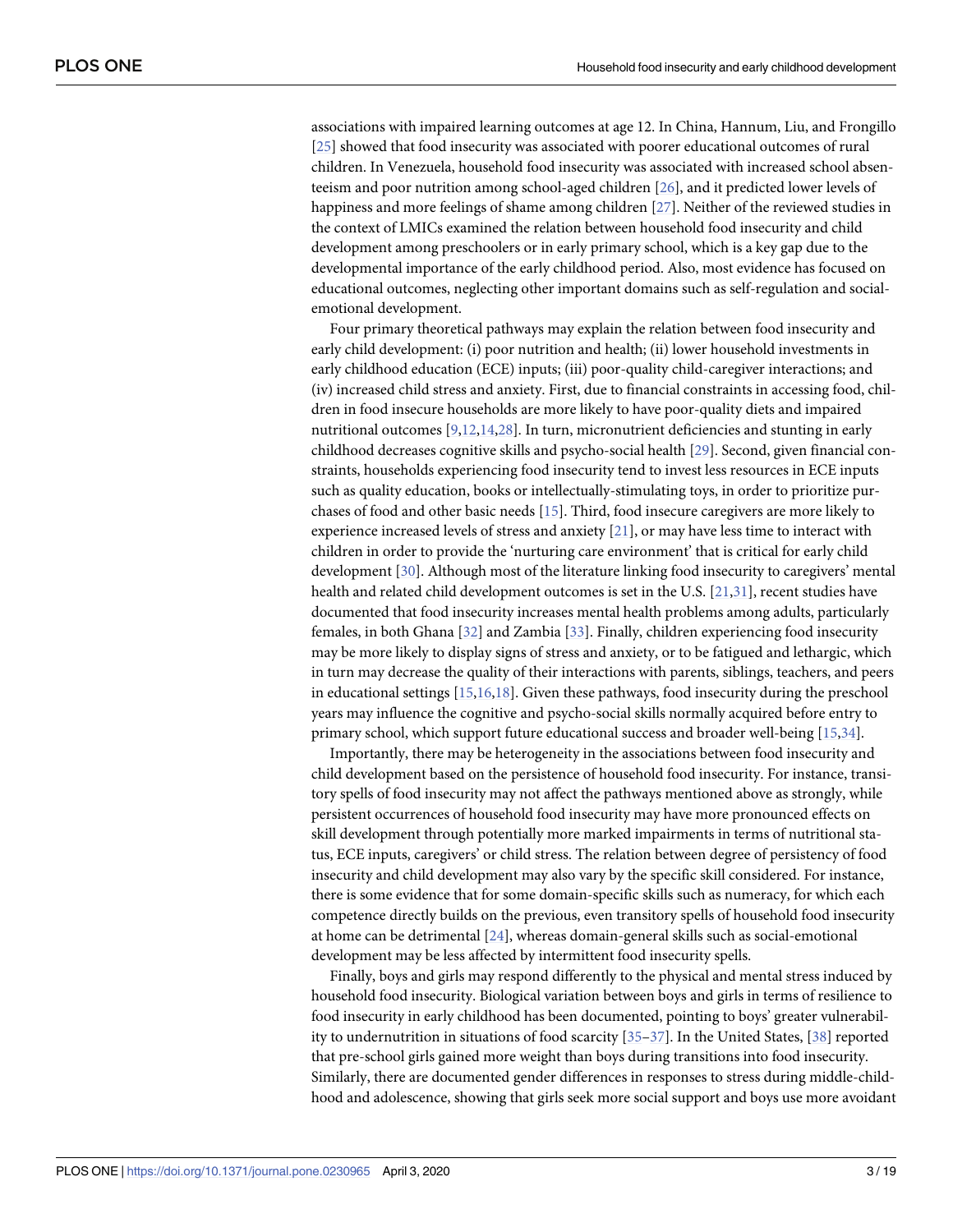<span id="page-5-0"></span>coping strategies [\[39\]](#page-18-0), but this has been studied much less in early childhood. Furthermore, in Ethiopia, Hadley and colleagues [[40](#page-18-0)] found that when households experienced greater food stress, adolescent girls were more likely than boys to report food insecurity, suggesting that households prioritize feeding boys.

#### **The Ghanaian context**

Ghana is a lower-middle-income country in West Africa. Although the country has recently experienced rapid economic growth, nearly 25% of the population lives below the poverty line [\[41\]](#page-18-0). As many as 1.2 million Ghanaians are classified as food insecure and an additional two million people are considered as extremely vulnerable to food insecurity [[42](#page-18-0)]. Furthermore, one-quarter of children under-five are chronically malnourished [\[43](#page-18-0)]. With regards to child development, recent estimates show that one-third of three- and four-year-olds in Ghana do not meet basic developmental milestones, including following directions, working independently, avoiding distraction, getting along with others, and avoiding aggression [\[8\]](#page-16-0). In addition, levels of at-home stimulation provided to Ghanaian children are low, with only 33.1 percent of children having been read to in the previous three days (versus an average of 54.1 percent in all LMICs [[44](#page-18-0)]. Yet, little research has examined how indicators of socioeconomic status and food insecurity are associated with these outcomes.

Notably, there is great variation in food insecurity and poverty across the regions across Ghana. The Greater Accra Region, in which this study takes place, is the most developed and fastest-growing region of the country, has the smallest proportion of socioeconomically disadvantaged and food insecure citizens of all the regions [\[42\]](#page-18-0), and it is characterized by considerable ethnic diversity given rapid internal migration [[45](#page-18-0)]. Nonetheless, this study takes place in the most disadvantaged districts in the region. According to the 2014 UNICEF District League Table (a social accountability index that ranks regions and districts based on development and delivery of key basic services, including education, health, sanitation, and governance), the average ranking on "disadvantage" for the study districts ranged from 93–187 (average of 139) out of 216 districts in the country [\[46\]](#page-18-0).

Gender is also an important characteristic related to children's schooling outcomes and parental educational investments in Ghana, as girls have historically experienced lower educational attainment than boys [\[47\]](#page-18-0). In terms of nutrition, by contrast, a recent study in Ghana documented that under-five boys tend to have lower nutritional outcomes than girls [[43](#page-18-0)].

### **Materials and methods**

#### **Data and sampling**

Data for this study come from the Quality Preschool for Ghana project, an impact evaluation of a teacher in-service training and parental-awareness program in six districts in the Greater Accra Region [\[48\]](#page-18-0). The data used for this study were collected at three time points: September 2015 ("wave 1"), May 2017 ("wave 2"), and May 2018 ("wave 3"). Prior to wave 1 data collection, schools (*N* = 240) were randomly assigned to one of three treatment arms: (a) teacher training, (b) teacher training plus parental-awareness meetings, and (c) control. This paper does not examine program impacts, which have been presented elsewhere [[48–50\]](#page-18-0).

All schools in the six districts were identified using the Ghana Education Service Educational Management Information System, which listed all registered and eligible schools in the country. Schools were randomly sampled, stratified by district and within districts by public and private schools. Because there were fewer than 120 public schools across the six districts, every public school  $(N = 108)$  was sampled. Private schools (490 total) were sampled within districts in proportion to the total number of private schools in each district relative to total for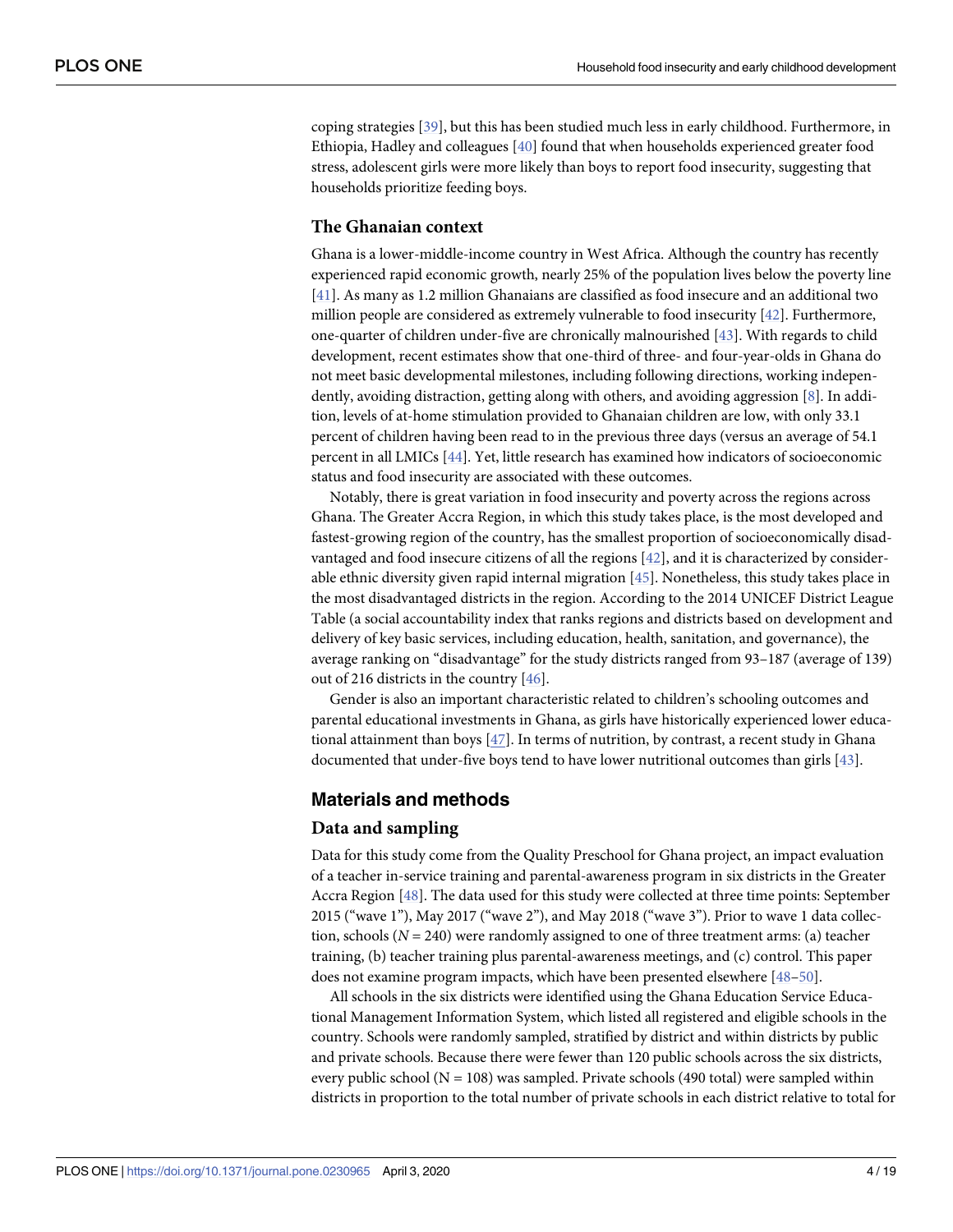<span id="page-6-0"></span>all districts ( $N = 132$ ). Children were interviewed at school, while children's primary caregivers were contacted via telephone to participate in a survey in which data on parental characteristics were collected. Passive and active consent was obtained from both caregivers and children.

The study was approved by the Institutional Review Board of Innovations for Poverty Action, University of Pennsylvania, and New York University. All research has been conducted according to the principles of the Declaration of Helsinki. All participants were surveyed only after seeking informed consent (from caregivers, teachers and head teachers) or assent (for children). Passive consent was received for all children within sample schools via a short form sent home to caregivers. A total of 10 caregivers refused their children's participation. Children were then sampled from the remaining children in the school, and assent was received from all children for participation in each assessment. Children were surveyed at the school premises after also seeking consent of the school head teacher and the class teacher. Special training on child ethics was provided to enumerators conducting assessments with children. All research has been undertaken in accordance to local laws and regulations and received local approval from the national and district-level Ministry of Education in Ghana.

#### **Sample attrition**

Our initial analytic sample is comprised of 2,208 children for which we have caregiver and child data at wave 1. Considerable effort was made to track all children and caregivers at each wave; 60.4% ( $N = 1,333$ ) of the initial sample had data at all three time points, which constitutes our final sample. The remaining 24.6% ( $N = 544$ ) and 15% ( $N = 331$ ) had data at two and one waves, respectively. Incomplete child- and caregiver-level data were largely due to children moving within or outside the selected districts, or to areas in which they could not be located due to unreachable caregiver phone numbers. Incomplete information on the children and/or caregivers was another driver of attrition. There were no statistically significant differences in baseline literacy, numeracy, social-emotional, executive function, or approaches to learning skills, or in child sex, grade level, or district location between children that had data at all points and those with missing data at some wave. Children with all three waves of data were slightly younger than those with missing data in at least one wave (5.6 vs. 5.9 years,  $F = 28.9$ ,  $p$ *<* .001), suggesting they were more likely to be enrolled in school on-age, and more likely to be enrolled in a private school (59.2 vs. 51.1%,  $\chi^2 = 13.97$ ,  $p < .001$ ) (results available in Online Supplementary S1 [Materials\)](#page-15-0).

#### **Measures**

**Study outcomes.** In all survey waves, children were assessed at school by trained, multilingual data collectors using the language(s) with which each child was most comfortable (Twi/Fanti only: 39.0%; Ewe only: 1.3%; Ga only: 5.0%; English only: 37.9%; and mixed English and local language: 16.9%). Data collectors had prior experience working with children and completed a seven-day training by a certified Master Trainer. Their inter-rater reliability was calculated during field-based practice sessions, resulting in an average kappa value of 0.86 across developmental domains (*range* = 0.67–0.97).

*Literacy* skills were assessed through five domains of skills which were based primarily on the Early Grade Reading Assessment [[51,52\]](#page-18-0). These included expressive vocabulary, listening comprehension (in both English and the child's mother tongue), letter-sound identification, and non-word decoding. A measure of phonological awareness from the International Development and Early Learning Assessment (IDELA) was also included [\[53\]](#page-18-0). *Numeracy* skills were assessed through five domains using the Early Grade Math Assessment [[54](#page-19-0)]. These included number identification, quantity discrimination, addition, subtraction, word problems, and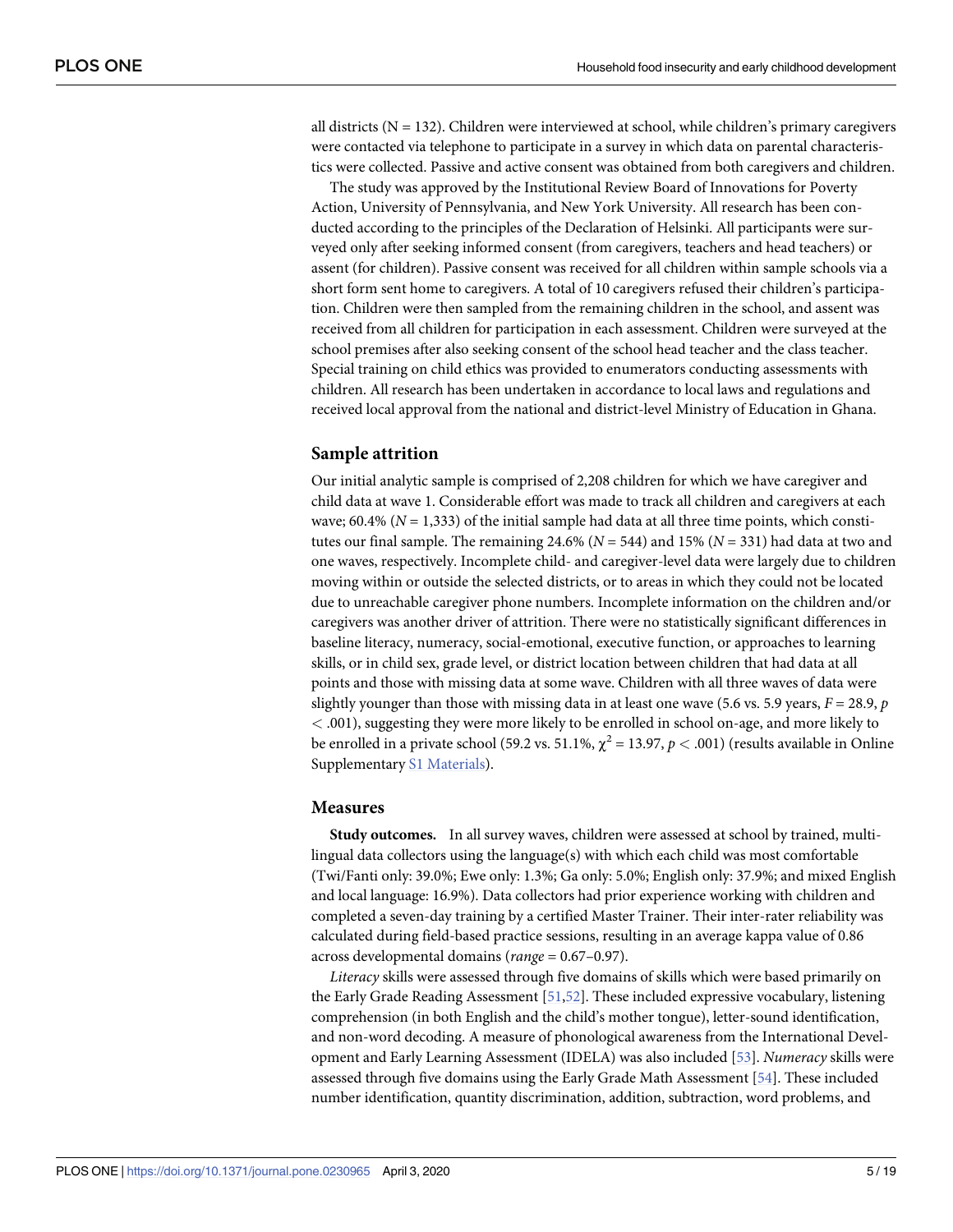<span id="page-7-0"></span>missing number pattern identification. A score based on the percent correct for each domain was computed (*α* = 0.76 and 0.87, respectively). *Short-term memory*, a common measure of cognition, was measured using the forward digit span, where children were presented seven iterations of a string of numbers (two to six digits) and asked to repeat them back; children received a score of 0–7 based on the number of items answered correctly ( $\alpha$  = 0.66). We also examined two non-academic skills. *Social-emotional development* was assessed using five subtasks from the IDELA [\[53\]](#page-18-0) measured with 14 items grouped into self-awareness, emotion identification, perspective taking and empathy, friendship, and conflict and problem solving. A score based on the percent correct for each domain was computed ( $\alpha = 0.67$ ). Finally, *self-regulation* was measured using an adapted version of the Preschool Self-Regulation Assessment– Assessor Report (PSRA-AS) [[55](#page-19-0)]. PSRA-AR was designed to assess self-regulation of emotions, attention, and behaviour of children. The instrument was shortened and adapted for the Zambian context [\[56\]](#page-19-0) and used in other LMIC samples. This version consisted of 13 items focused on the child's attention and behaviour. Sample items include "pays attention during instructions and demonstrations", "remains in seat appropriately during test", "modulates and regulates arousal level in self," and "child shows intense angry/irritable feelings and/or behaviours." Items were scored on a 1–4 scale and coded such that higher scores indicated better self-regulation ( $\alpha$  = 0.88).

For the analysis, outcomes were standardized with a mean of zero and a standard deviation of one. The assessments used for literacy and numeracy were different at wave 3 due to the use of age-specific protocols, while self-regulation was not assessed at wave 1. As we include wave-1 outcomes as controls (with the exception of self-regulation, for which we use an assessment of "approaches to learning"), please refer to Online Supplementary S2 [Materials](#page-15-0) for details on wave 1 outcomes measurement.

**Household food.** insecurity trajectories. Food insecurity is a complex and multifaceted concept including multiple dimensions (food availability, access, utilisation, and stability) [[57](#page-19-0)]. In this paper, we focus on the dimension of food access, which captures the extent to which households face challenges in acquiring an adequate and stable supply of food that satisfies their needs for a healthy and active life over the three rounds of data. We employed the Household Hunger Scale (HHS), administered at each survey round to the child's caregiver. The HHS is a validated tool to assess acute household food insecurity [\[58\]](#page-19-0). The scale includes the following three items: (a) "In the past [4 weeks/30 days], was there ever no food to eat of any kind in your house because of lack of resources to get food?"; (b) "In the past [4 weeks/30 days], did you or any household member go to sleep at night hungry because there was not enough food?"; and (c) "In the past [4 weeks/30 days], did you or any household member go a whole day and night without eating anything at all because there was not enough food?". For each item, if households indicated yes, the frequency of occurrence in the past four weeks of the specific condition was also asked  $(1 = \text{rarely } (1 - 2 \text{ times}), 2 = \text{sometimes } (3 - 10 \text{ times}),$  and  $3 =$  often (more than 10 times)). Following the protocol for the recoding of the HHS data [\[58\]](#page-19-0), we generated a score ranging between 0 and 6 for each household. Based on this score, a household was categorised with no or little hunger if the HHS score is 0–1; with moderate hunger for HHS scores is 2–3; and with severe hunger for HHS scores equal to 4–6. In turn, for each wave, we categorised households as food insecure if they were moderately or severely hungry based on the HHS score.

Finally, we generated the variables used in our analysis, which captured the occurrence and persistence of food insecurity across the three survey waves. We measured any occurrence of food insecurity by categorising households as "ever food insecure" if they were food insecure at any wave. Then, we generated a categorical measure related to the persistency of food insecurity: (i) "Never food insecure" (no food insecurity spell at any time point); (ii) "Transitory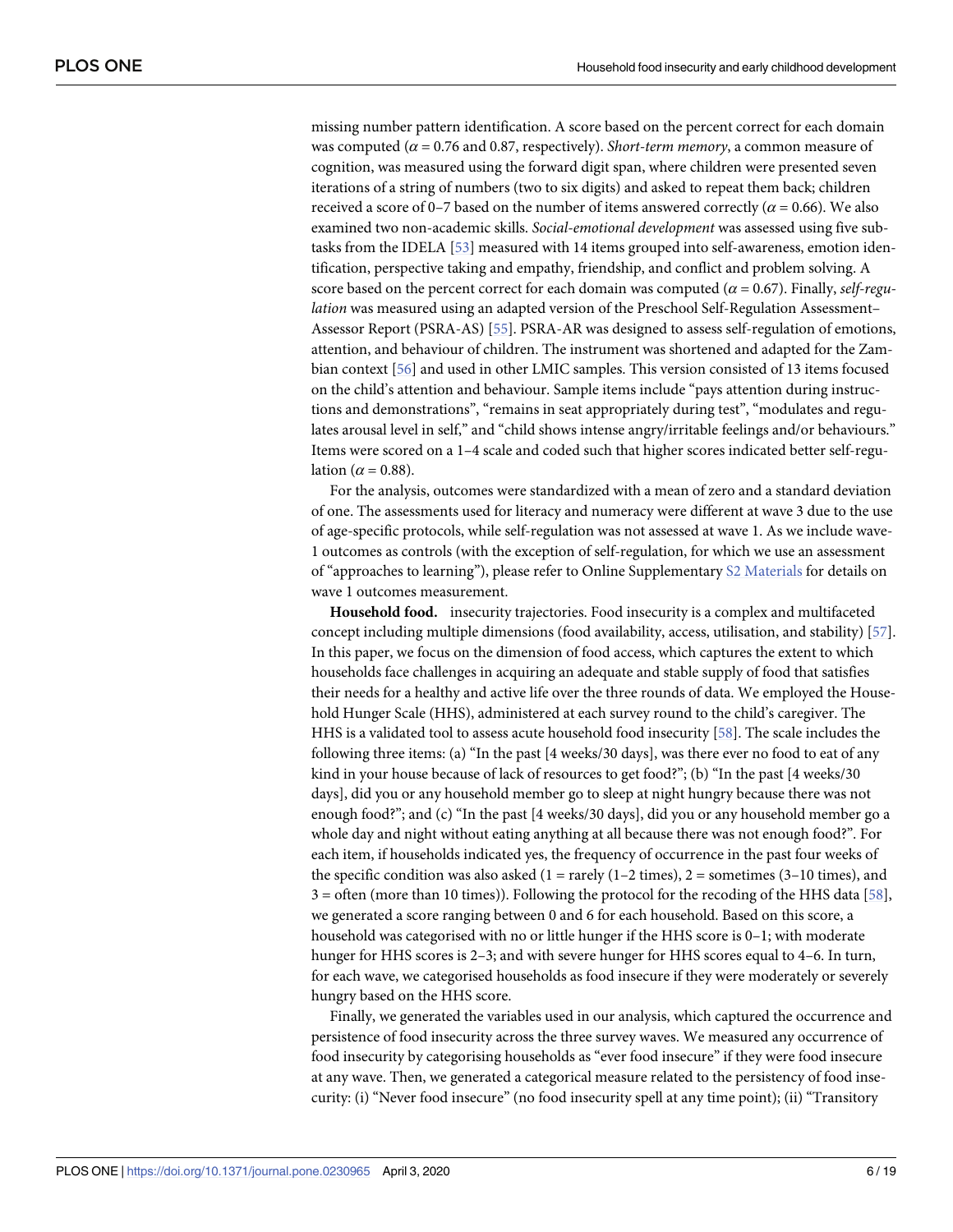<span id="page-8-0"></span>food insecurity" (only one food insecurity spell); and (iii) "Persistent food insecurity" (two or three food insecurity spells).

Covariates. Adjusted models included the following covariates: child gender and age in years; caregiver's gender, age and education level; treatment arm; household size; language of test administration at baseline, and household size. Children's demographic characteristics were reported by the primary caregiver, and/or taken from school records. The language of test comprised: English, Twi/Fanti; other (including Ewe, Ga, Hausa) and a mix of any of those languages. Caregiver´s educational qualifications were measured as a categorical variable on the scale 0 to 5  $[0 = none, 5 = tertiary]$ . Treatments related to the randomised assignment to any of the treatment arms of the impact evaluation. In additional models we controlled for school type, household assets and school quality. The asset index was generated as the first component of a principal component analysis of caregivers' responses to the 2015 Ghana Poverty scorecard [[59](#page-19-0)] and provides a proxy for household poverty. A score of wave 1 school quality was constructed using the Teacher Instructional Practices and Processes System (TIPPS) [\[60\]](#page-19-0), an observational measure of teacher-child interactions in low-resourced settings. We averaged sub-domain scores on teachers': (1) facilitation of deeper learning practices, (2) support for student expression, and (3) emotional climate and behaviour management practices (see Wolf et al. [\[60\]](#page-19-0) for details). Both the asset index and the school quality scores were standardized  $(M = 0, SD = 1)$ .

#### **Statistical analysis**

Multivariate analyses were conducted to estimate the associations between household food insecurity status and trajectories and each of the five outcomes at wave 3 using one main model, as laid out in Eq 1:

$$
y_{i,3} = \beta_0 + \beta_1 F I_{i,t} + \beta_2 y_{i,1} + \beta_3 X_{i,1} + \varepsilon_{i,3}
$$
 (Eq 1)

Whereby  $y_{i,3}$  corresponded to child *i*'s scores at wave 3;  $FI_{i,t}$  is a categorical variable related to the child's household food insecurity status (ever food insecure) or food insecurity trajectory (every, transitory, or persistent) between waves 1 and 3, as described in Section 2.2.1.  $y_{i1}$  is the wave-1 value of each outcome for child *i*, while *εi*,3 relates to random error. We also included a vector of child, caregiver, and household controls *Xi*,1. The choice of covariates was informed by their extensive theoretical and empirical linkage to food insecurity and child development outcomes [\[15,16,24](#page-17-0),[61](#page-19-0)]. All standard errors were clustered at the wave 1 school-level. Analyses were run using Stata 15.1.

#### **Results**

#### **Descriptive statistics**

[Table](#page-9-0) 1 reports sample descriptive statistics on child outcomes. About 84% ( $n = 1116$ ) of children were never food insecure at home, while 13% ( $n = 173$ ) and 3% ( $n = 44$ ) of children experienced either transitory spells or persistent household food insecurity, respectively. Children that experienced spells of household food insecurity had, on average, lower literacy ( $p$  < 0.001), numeracy ( $p$  < 0.05), short-term memory ( $p$  < .01) and self-regulation ( $p$  < 0.05) scores.

Supplementary S3 [Materials](#page-15-0) shows descriptive statistics of covariates. Approximately half of children were male, and the average age at the latest survey wave was 7.7 years (*SD* = 1.3). Also, children that experienced food insecurity were slightly older, perhaps reflecting higher school entry age among food insecure families, had slightly younger caregivers, and were less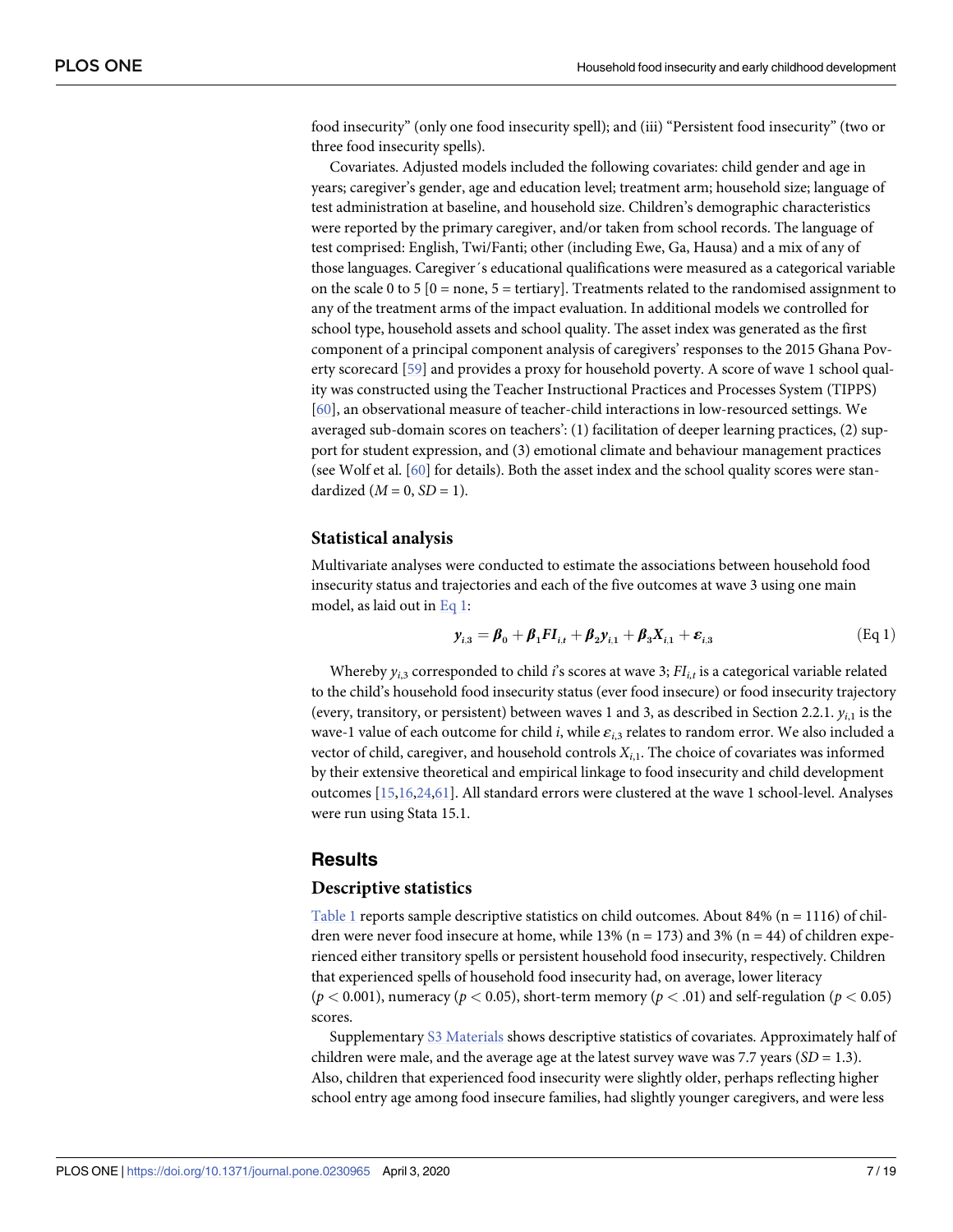|                   | Full sample $(N = 1,333)$ |           | No food insecurity<br>$(N = 1116)$ |           | <b>Transitory food insecure</b><br>$(N = 173)$ |           | Persistently food insecure<br>$(N = 44)$ |           | p-value |
|-------------------|---------------------------|-----------|------------------------------------|-----------|------------------------------------------------|-----------|------------------------------------------|-----------|---------|
|                   | Mean                      | <b>SD</b> | Mean                               | <b>SD</b> | Mean                                           | <b>SD</b> | Mean                                     | <b>SD</b> |         |
| Literacy          | 0.53                      | 0.17      | 0.55                               | 0.17      | 0.51                                           | 0.17      | 0.46                                     | 0.21      | 0.000   |
| Numeracy          | 0.47                      | 0.17      | 0.48                               | 0.17      | 0.45                                           | 0.17      | 0.43                                     | 0.18      | 0.008   |
| Social-emotional  | 0.66                      | 0.15      | 0.66                               | 0.15      | 0.66                                           | 0.15      | 0.66                                     | 0.19      | 0.988   |
| Short-term memory | 3.50                      | 0.68      | 3.95                               | 1.5       | 3.66                                           | 1.35      | 3.43                                     | 1.30      | 0.005   |
| Self-regulation   | 3.12                      | 0.24      | 3.14                               | 0.22      | 3.09                                           | 0.27      | 3.12                                     | 0.30      | 0.048   |

#### <span id="page-9-0"></span>[Table](#page-8-0) 1. Descriptive statistics of unstandardised child outcomes, full sample and by persistence of household food insecurity.

this table presents descriptive statistics of raw outcomes for the full sample and by household food security trajectories. The p-value provides the statistical significance of F-tests of differences in means across groups.

#### <https://doi.org/10.1371/journal.pone.0230965.t001>

likely to attend a private school. The language of assessment also varied by food insecurity status, probably reflecting private school enrolment and other variables related to ethnicity and socio-economic status. There was a gradient in caregiver's education and ownership of assets, with children from always food secure households being most advantaged. School quality only varied slightly across groups, with, perhaps surprisingly, children from persistently food insecure household attending slightly better-quality schools.

#### **Multivariate results**

We first ran the adjusted value-added model for each outcome examining outcomes different for children that ever food insecure compared to those that were never food insecure. These models included a set of covariates (child gender and age in years; caregiver's gender, age and education level; treatment arm; household size; language of test administration), as well as baseline values of each outcome. Results are reported in Table 2. Compared to children in households that were never food insecure, being in a household that was ever food insecure was associated with a decrease of 0.11 (p*<*0.1), 0.15 (p*<*0.05), and 0.23 (p*<*0.01) standard deviations in literacy, numeracy, and short-term memory scores, respectively.

[Table](#page-10-0) 3 presents adjusted value-added estimates examining household food insecurity trajectories. Transitory food insecurity was more consequential for child development than persistent food insecurity for most outcomes. Persistent food insecurity at home predicted a decrease of 0.24 standard deviations in literacy scores (*p<*0.1) only, while transitory food

|  |  |  |  |  | Table 2. Adjusted value-added results for occurrence of household food insecurity. |  |  |
|--|--|--|--|--|------------------------------------------------------------------------------------|--|--|
|--|--|--|--|--|------------------------------------------------------------------------------------|--|--|

|                                | Literacy          | Numeracy           | Short-term memory  | Social-emotional  | Self-regulation   |
|--------------------------------|-------------------|--------------------|--------------------|-------------------|-------------------|
| Reference: Never food insecure |                   |                    |                    |                   |                   |
| Any food insecurity            | $-0.114*$         | $-0.153**$         | $-0.231***$        | 0.038             | $-0.121$          |
|                                | $(-0.223, 0.020)$ | $(-0.224, -0.028)$ | $(-0.279, -0.015)$ | $(-0.147, 0.112)$ | $(-0.237, 0.032)$ |
| <b>Observations</b>            | 1,261             | 1,261              | 1.261              | 1,261             | 1,232             |
| R-squared                      | 0.343             | 0.413              | 0.098              | 0.052             | 0.048             |

��� p*<*0.01

�� p*<*0.05

� p*<*0.1. Robust confidence intervals in parentheses based on standard errors clustered at baseline school-level. Estimates control for wave 1 scores of each outcome, with the exception of self-regulation, for which we control for wave 1 approaches to learning; child gender and age in years; caregiver's gender, age and education level; treatment arm; household size; language of test administration.

<https://doi.org/10.1371/journal.pone.0230965.t002>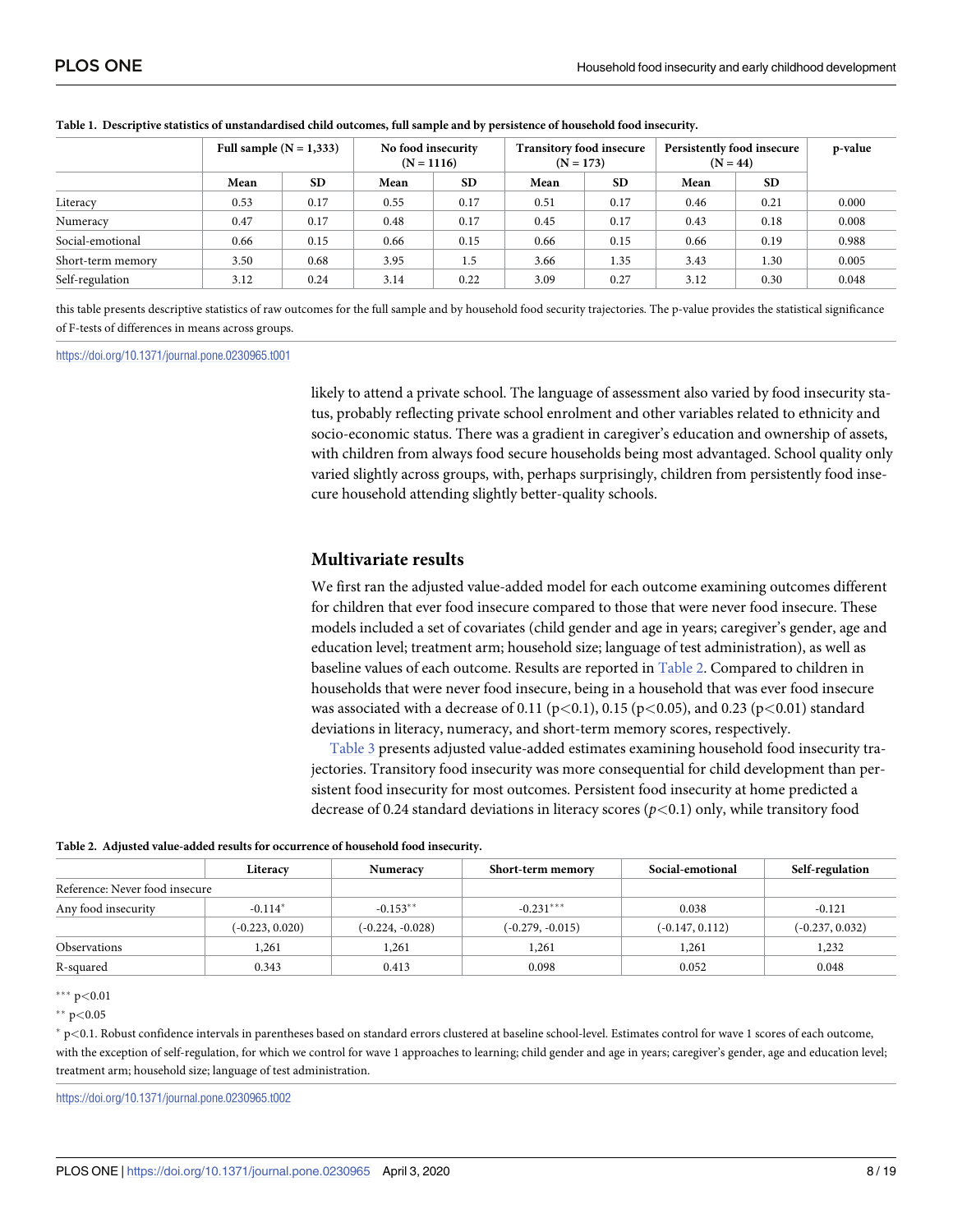|                                | Literacy          | Numeracy           | Short-term memory  | Social-emotional  | Self-regulation   |
|--------------------------------|-------------------|--------------------|--------------------|-------------------|-------------------|
| Reference: Never food insecure |                   |                    |                    |                   |                   |
| Transitory food insecurity     | $-0.081$          | $-0.176**$         | $-0.237***$        | 0.021             | $-0.154*$         |
|                                | $(-0.219, 0.057)$ | $(-0.317, -0.035)$ | $(-0.382, -0.092)$ | $(-0.139, 0.181)$ | $(-0.326, 0.017)$ |
| Persistent food insecurity     | $-0.243*$         | $-0.065$           | $-0.208$           | 0.102             | 0.011             |
|                                | $(-0.496, 0.009)$ | $(-0.251, 0.121)$  | $(-0.491, 0.075)$  | $(-0.256, 0.460)$ | $(-0.320, 0.342)$ |
| Observations                   | 1,261             | 1,261              | 1,261              | 1,261             | 1,232             |
| R-squared                      | 0.344             | 0.413              | 0.098              | 0.052             | 0.049             |

<span id="page-10-0"></span>**[Table](#page-9-0) 3. Adjusted value-added model results for household food insecurity trajectories.**

��� p*<*0.01

�� p*<*0.05

� p*<*0.1. Robust confidence intervals in parentheses based on standard errors clustered at baseline school-level. Estimates also control for: wave 1 values of the specific outcomes, with the exception of behavioural regulation, for which we control for wave 1 approaches to learning; child gender and age in years; caregiver's gender, age and education level; treatment arm; household size; language of test administration.

<https://doi.org/10.1371/journal.pone.0230965.t003>

insecurity, on the other hand, was associated with a decrease in 0.18 ( $p < .05$ ) in numeracy, 0.24 in short-term memory ( $p < .01$ ), and 0.15 in self-regulation ( $p < .10$ ).

We then explored heterogeneity by child gender in the relation between household food insecurity status and early childhood cognitive and psycho-social achievements, consistent with our conceptual framework. We tested differences between girls and boys by interacting the variable capturing any occurrence of household food insecurity with child gender. [Fig](#page-11-0) 1 presents the predicted values for boys and girls for each outcome (full results are presented in Online Supplementary Materials 4, Panel A). Although in most cases girls had higher scores by any food security category, we did not find any statistically significant differences by gender in the relation between being ever food insecure at home and child outcomes. The same applies to the model with the interaction between household food insecurity trajectories and child gender (Online Supplementary Materials 4, Panel B).

#### **Robustness analyses**

We added measures of household assets, school quality and a dichotomous variable indicating whether the child attended a private school to the model in which we assess the relation between household food insecurity trajectories and child outcomes. As all of these factors may be related to both household food insecurity and child outcomes, as discussed in Section 2, their addition to the main model should control for additional sources of variation in the test scores and unobserved sources of individual child and household heterogeneity. These variables were included gradually in order to investigate whether, alone or in combination, they could explain household food insecurity gaps in child development. Therefore, the coefficients for food security trajectories should diminish or disappear altogether. We focus on the variable capturing household food security trajectory as it was more informative than the one related to any occurrence in showing the associations between food insecurity and early childhood outcomes. The full results are presented in Online Supplementary S5 [Materials.](#page-15-0) Panel A shows results with the inclusion of the proxy for household economic conditions, as measured by the asset index. We find that the inclusion of this indicator diminishes the magnitude and statistical significance of the coefficient related to transitory food insecurity for numeracy, although it remains marginally statistically significant and relatively large (p*<*0.1). By contrast, the coefficient related to short-term memory stayed broadly unchanged. Controlling for school quality (Panel B) leads to an increase in the coefficients associated with persistent food insecurity in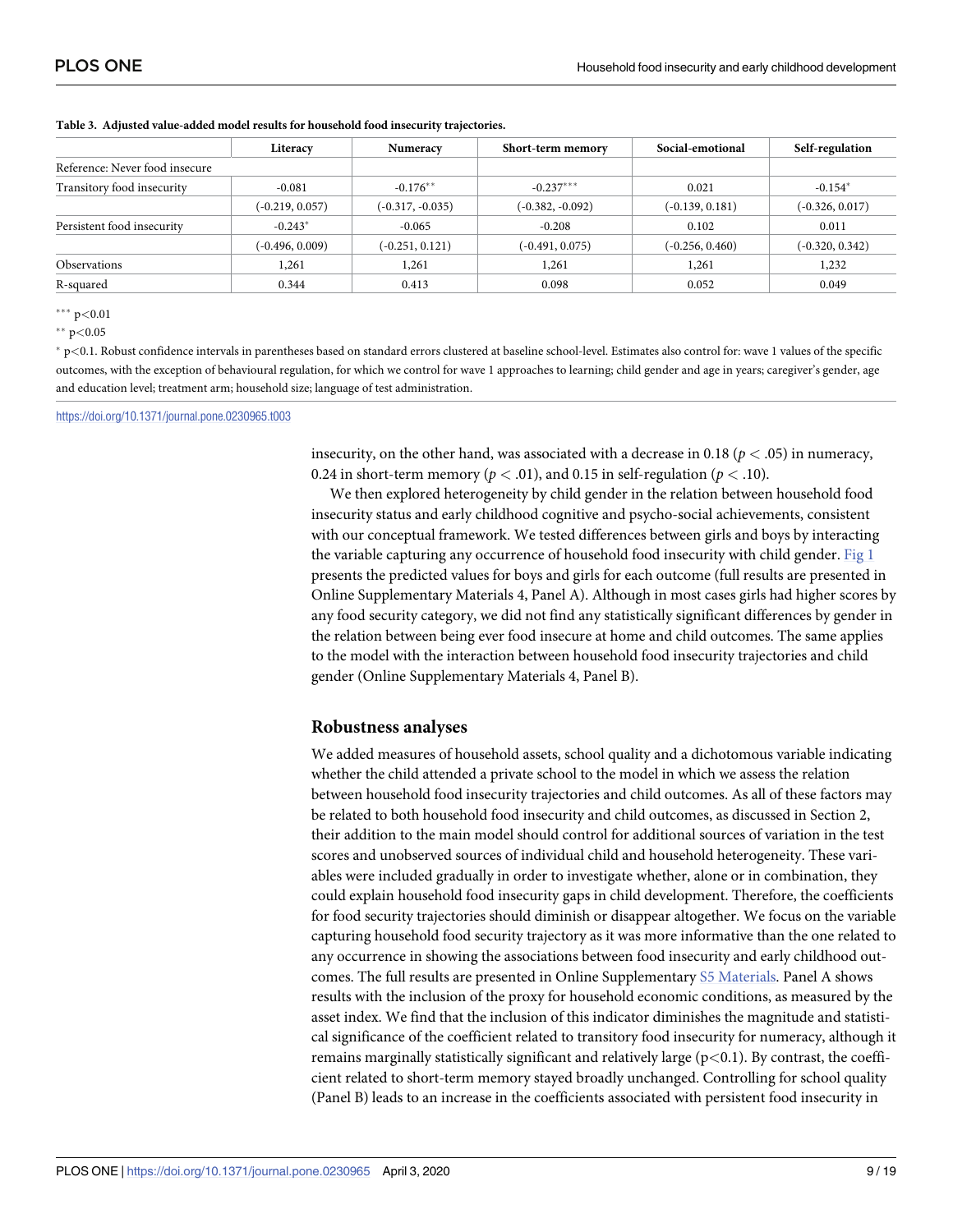<span id="page-11-0"></span>

[Fig](#page-10-0) 1. Predicted values of early childhood development by occurrence of household food insecurity and child gender. This figure presents predicted values of the interaction of any household food insecurity and child gender, after controlling for wave 1 scores of each outcome, with the exception of self-regulation, for which we control for wave 1 approaches to learning and the basic set of covariates.

<https://doi.org/10.1371/journal.pone.0230965.g001>

the case of both literacy and memory, which now accounts to about a third of a standard deviation of the respective scores. With regards to transitory food insecurity, the estimates for numeracy and short-term memory remained broadly similar to the main model. The inclusion of an indicator related to whether the child was attending a private school lead to results that were broadly similar to the main model (Panel C). Finally, we included all three additional variables in one fully-saturated model (Panel D). Compared to the model presented in [Table](#page-10-0) 3, the coefficient for literacy in the case of persistent food insecurity remained unchanged, while the one for short-term memory increased slightly and became statistically significant at 10% level. In the case of transitory spells of household food insecurity, the coefficients for numeracy and self-regulation decreased markedly and ceased to be significant compared to the main model. For short-term memory, there was a decrease in magnitude but the associated coefficient remained significant (p*<*0.05).

## **Discussion**

We examined how the occurrence and persistence of household food insecurity over three years of pre-primary and early primary school were associated with children's outcomes in early primary school in Ghana. Using value-added models and controlling for child and household covariates, we considered associations with academic (literacy and numeracy), cognitive (short-term memory) and psycho-social health (social-emotional skills and self-regulation), and whether these associations differed for boys and girls. Finally, we assessed the robustness of these associations to the inclusion of household assets and school characteristics,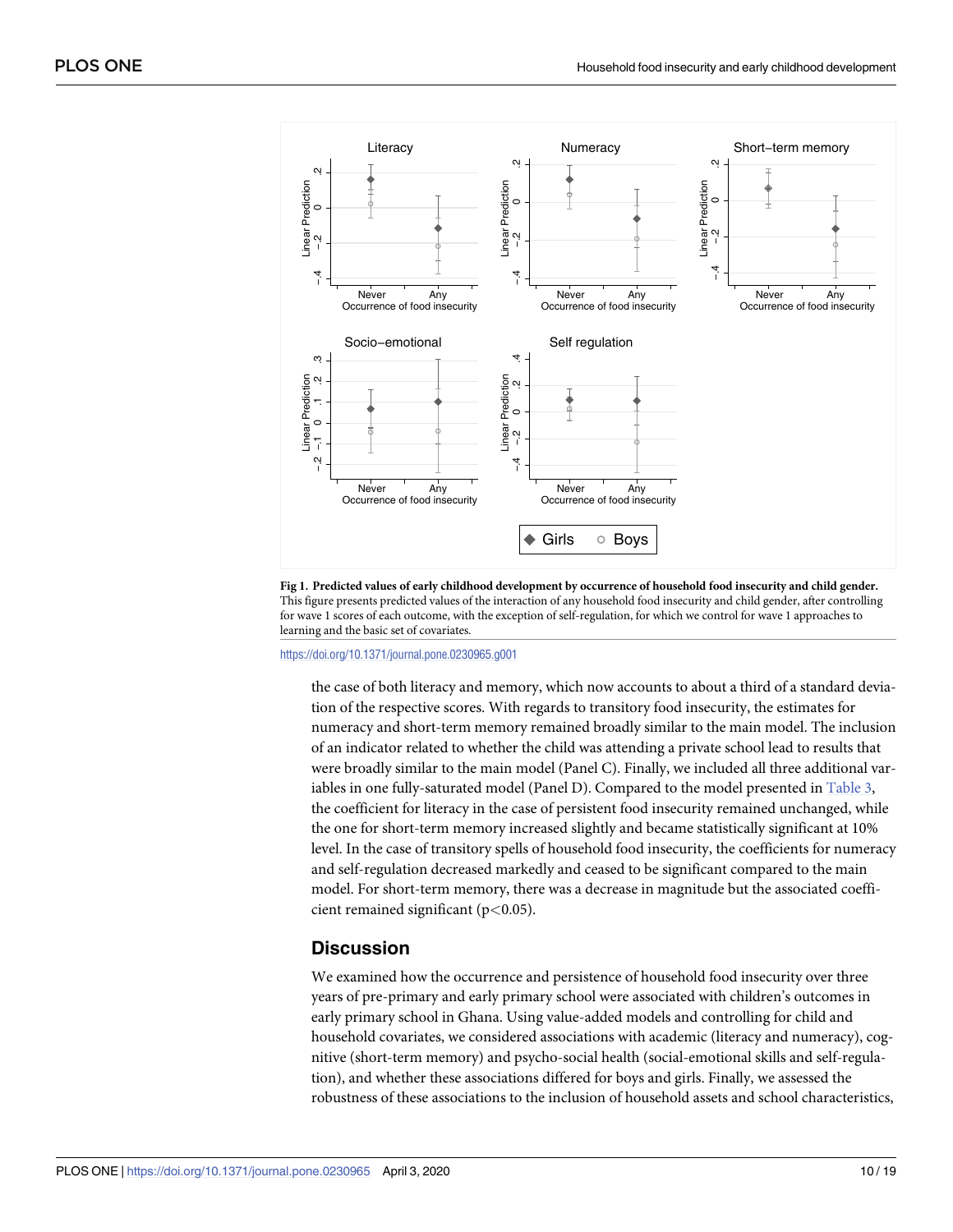<span id="page-12-0"></span>which, following the literature, could moderate the relation between child outcomes and food security [[24](#page-17-0),[62,63\]](#page-19-0). Our results suggest that household food insecurity during the preschool and early primary years is associated with lower child development outcomes, and that the size of the coefficients related to food insecurity, when significant, is rather large.

The findings contribute to the literature in multiple ways. First, to the best of our knowledge, this is the first study from SSA, and, more generally from a LMIC, investigating the longitudinal relation between trajectories of household food insecurity and multiple developmental outcomes during early childhood. Studies set in LMICs have overwhelmingly assessed the role of household food insecurity on child nutrition [[12](#page-16-0),[64–66\]](#page-19-0), or have studied the longitudinal associations between measures of child nutritional status at birth or in infancy with schooling and cognitive development [\[64–68](#page-19-0)]. The few studies that have investigated the associations between household food insecurity on outcomes other than nutrition in LMICs have focused on schooling among older children in India, China, Venezuela and Ethiopia [[23](#page-17-0)– [26\]](#page-17-0), and on happiness and shame in Venezuela [[27](#page-17-0)]. Importantly, although our study took place in the Greater Accra Region of Ghana, the fastest growing and most urbanized region of the country, the districts in which the study was conducted were some of the most disadvantaged in the region. Thus, the results should be considered in light of the disadvantaged periurban and urban context. Rates of food insecurity and their subsequent associations with child outcomes may differ in rural regions of the country, where poverty rates are higher and food insecurity may be closely connected to agricultural cycles and seasons [[41](#page-18-0)].

Second, we document heterogeneity by skill and degree of persistence of household food insecurity, both of which are understudied topics. We found that cognitive skills including academic and memory development were most sensitive to food insecurity. Experiencing any episode of food insecurity was associated with lower literacy, numeracy and short-term memory skills. When further examining persistence of household food insecurity, in the case of literacy, the results were driven by persistent spells of food insecurity, while for short-term memory the coefficient size did not vary much between transitory and persistent food insecurity, though it was only precisely estimated for transitory food insecurity. This result might be driven by small cell size in the case of persistent food insecurity, as only 3% of households were categorized as such. By contrast, only transitory food insecurity was associated with lower numeracy scores. Further, children who experienced transitory food insecurity had lower self-regulation outcomes. The results point to the differences in how stable versus unstable experiences of adversity can differentially affect child development [[69](#page-19-0)].

These results align with previous evidence from LMICs: persistent food insecurity hampered vocabulary scores among older children in India, while transitory spells decreased numeracy scores [\[24\]](#page-17-0). Persistent and transitory spells of food insecurity also had detrimental associations with short-term memory, suggesting that important non-academic but cognitive domains relevant for learning and broader development may be similarly affected by food insecurity, as shown in a number of studies that assessed the effects of breakfast on child cognition [[70](#page-19-0)]. Memory and executive functions are culturally-universal cognitive skills that enable children to control their impulses, ignore distracting stimuli, hold relevant information in the mind, and shift between competing rules or attentional demands [[71](#page-19-0)], supporting classroom engagement and academic learning [\[72\]](#page-19-0). Such cognitive skills are susceptible to the negative impact of early adversity because the brain regions that support these skills have a prolonged developmental trajectory. The magnitude of these associations varied from approximately 0.10–0.24 standard deviations, which are quite sizable given that all models controlled for baseline scores of each domain. Thus, these results have implications for children's future learning and broader developmental outcomes.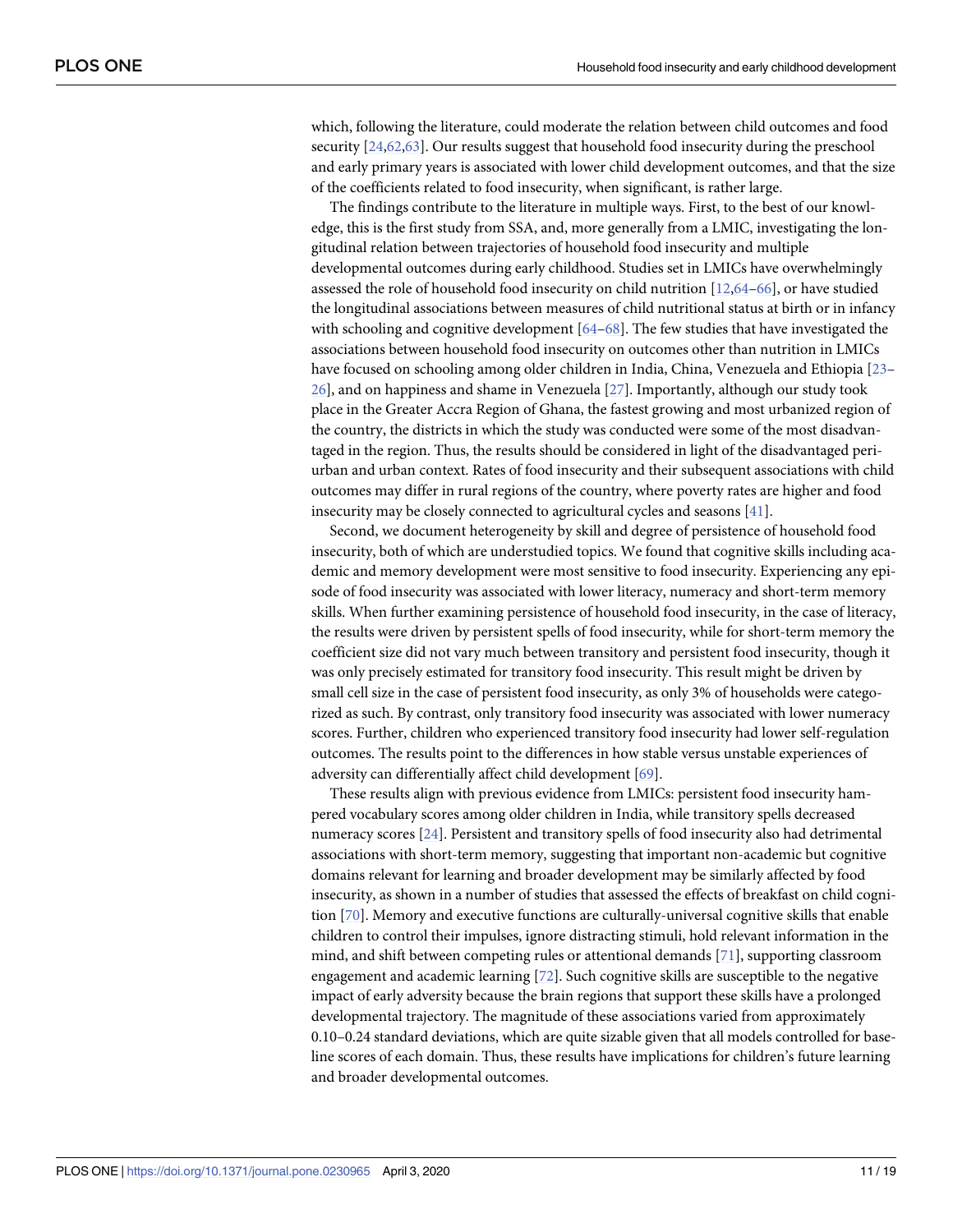<span id="page-13-0"></span>By contrast with much of the U.S. literature, we did not find any association between household food insecurity (including whether children were ever food insecure and food insecurity trajectories) and psycho-social skills. Most studies set in the U.S. have found that food insecurity in the preschool year tends to be associated with social-emotional outcomes and not cognitive development [\[15,17,](#page-17-0)[73](#page-19-0),[74](#page-19-0)]. We speculate that differences in child-care arrangements and services, social protection, informal support networks, and stigma related to food insecurity between advanced and developing economies may play a role in explaining this discrepancy in findings, but more research from other LMICs is needed to tackle this open question.

Finally, we investigated variation in these associations between girls and boys, a meaningful subgroup given both developmental differences, as well as documented heterogeneity in how boys and girls are treated in regard to educational and nutritional investments in Ghana. We do not find evidence of gender differences in our sample. Existing literature on gender differences in the associations between food insecurity and child development provides mixed findings. For example, Aurino et al. [\[24\]](#page-17-0) also found no differences in the association between food insecurity and cognitive development in India. In Ethiopia, however, among adolescents, girls were more likely to report food insecurity than boys, and that the experience of food insecurity was more strongly associated with their health and well-being [\[40\]](#page-18-0). These findings suggest that context- and age-specific factors may be at play in the relation between food insecurity and child development.

Importantly, our results are mostly robust to the inclusion of potential drivers of variation in child outcomes, which may be also related to household food security status. For instance, literature from the U.S. and Brazil has shown that after controlling for measures related to household poverty, the predictive power of household food insecurity for child nutrition disappears altogether or reduces [\[62,63](#page-19-0)]. Similarly, the classroom quality and the private schooling indicators proxy parental preferences and investments for education [\[75\]](#page-20-0), which, as discussed in Section 2, may vary by household food security status. Therefore, once these potential confounders of the relation between food security and child development are included, the coefficient for household food security trajectories should diminish or disappear altogether. Nevertheless, after the inclusion of these additional factors, the main findings from the unadjusted and adjusted models remained largely unchanged with a few exceptions, suggesting that food insecurity itself is directly consequential for child development, above and beyond the mechanisms tested.

The preschool years of early childhood are a critical period for life-course skill formation, whereby cognitive and psycho-social outcomes interact and dynamically build upon previous achievements [[4](#page-16-0),[76](#page-20-0)]. Thus, documenting the role of food insecurity in shaping those skills informs how to design and target policies aimed at alleviating the detrimental effects of exposure to early childhood food insecurity, particularly in countries where food insecurity is widespread. Our results highlight the need for multisectoral early childhood programs, which can also address food insecurity experienced by children at home, in order to enhance child development more fully. Ghana is already moving in this direction through its school feeding program, whereby some government schools provide free school meals for children in kindergarten and primary school. A recent study showed that the program (with no intervention at the level of pedagogy) improved schooling and cognitive development especially for the most vulnerable groups (girls, children from poorest households, and children from the Northern regions of Ghana, the country's most food insecure), suggesting that food insecurity at home played a critical role in their school attendance and overall performance [[77](#page-20-0)]. In our sample, virtually all children in government schools reported having school lunches, as 91% of sampled government schools were part of the program. If most food insecure children selfselect into public schools that serve free school meals, it is possible that accessing the program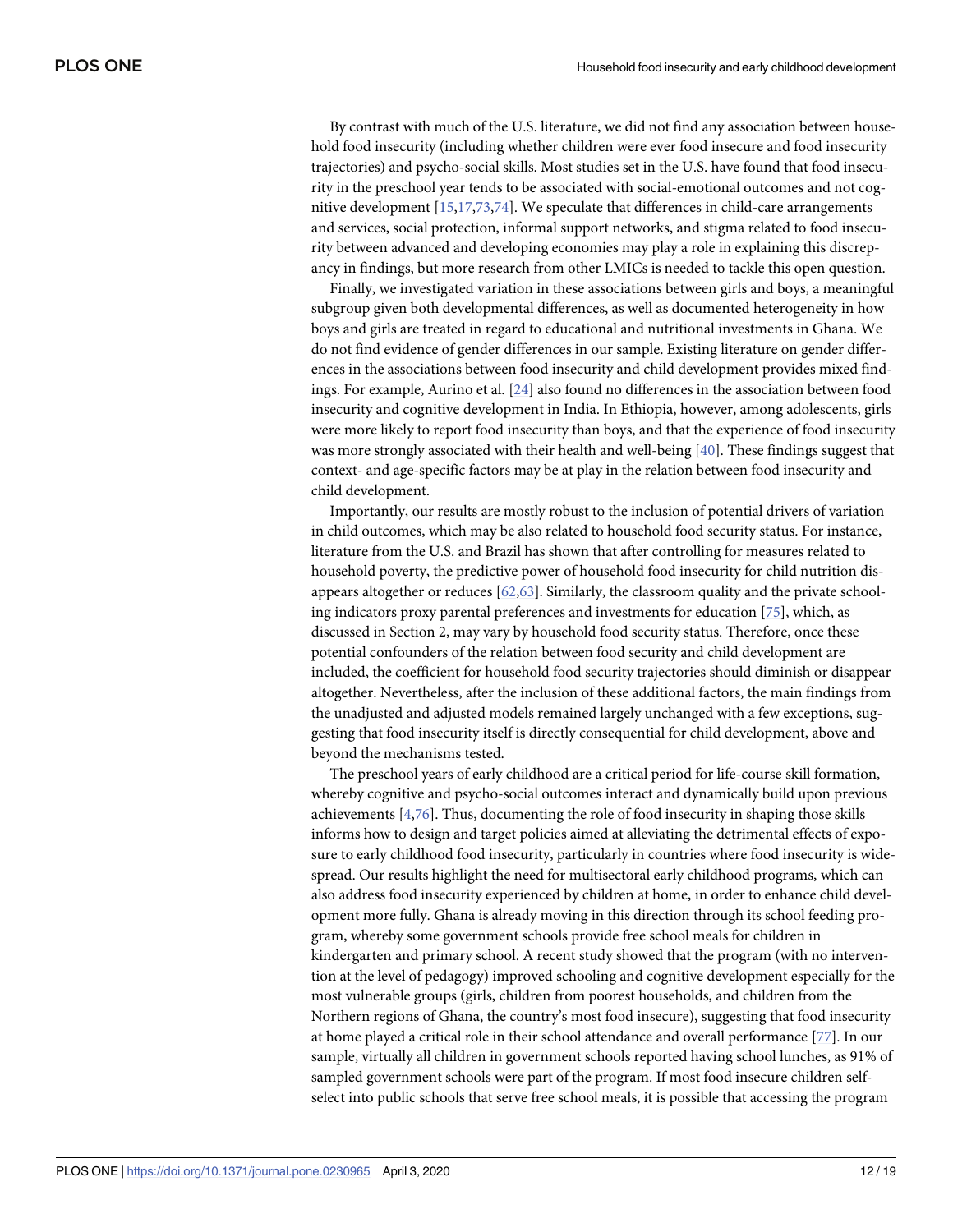has attenuated the relation between household food insecurity and child development, and that the associations between food insecurity and child outcomes may be even larger in contexts where social protection is absent.

#### **Strengths and limitations**

To the best of our knowledge, this is the first study that examines longitudinal associations between food insecurity and early childhood development across multiple developmental domains in a LMIC, a remarkable knowledge gap. The results call for additional research in this area, including the pathways associated with food insecurity and child outcomes. A strength, which lends credence to our findings, is the use of value-added models where we control for a lagged value of each respective outcome in all models. Controlling for children's baseline scores, in addition to a range of family and child covariates, adjusts for unobserved or omitted variables associated with the lagged outcome including individual child-level heterogeneity in ability levels, as well as in unobserved parental investments and preferences on child development. We also conducted additional robustness checks to test for alternative explanations for the associations identified due to potential omitted variables. Further, our rich data allowed for the assessment of the predictive role of household food insecurity on 'school readiness', a complex and multifaceted construct encompassing both cognitive and psychosocial achievements. In addition, we used a cross-context validated measure of food insecurity measured across three years of children's lives.

Despite the strengths, the findings must be interpreted in light of the study's limitations. First, despite the methodological advantages embedded in our empirical approach, we cannot claim causality as omitted variables that affect both the occurrence of household food insecurity and child development outcomes may be still present. Also, although there are no marked differences in outcomes between children having data at all waves and those who did not, we restricted our sample to children who had available data at all the three waves. Children were missing data at various waves due to child mobility and the inability to reach all caregivers through the telephone at the first wave. We note that the inability to reach caregivers was not related to a deliberate attempt of caregivers to not participate in the survey, which could have led to some sample selection bias. Rather, this issue was mostly due to inability to obtain their numbers from school records or to those numbers not working within the survey period. Third, our sample is based in the Greater Accra Region, which is an urban and peri-urban region characterized by greater levels of development and food security, as compared to other areas in the country. Additional research is needed from nationally representative samples in order to understand the relation between food insecurity and child development across different geographical regions and urban/rural samples. Our reported estimates may have been affected by sampling issues related to the urban and peri-urban sampling frame and selection bias, as children's outcomes were measured at school and not at home, thus not capturing outof-school children, which may be especially vulnerable to food insecurity. Furthermore, school attendance rates are relatively higher in these areas compared to rural areas, which may play an important role in influencing child outcomes. Fourth, the measure of food insecurity used in this study captures acute food insecurity. Future research employing scales that can capture the full spectrum of food insecurity manifestations—from anxiety regarding food supply, to decreasing portions and quality, to more acute situations such as skipping meals or going hungry—as well as the frequency of such manifestations, can shed light on how the intensity of the food insecurity experience is associated with child development. Further, our measure of food insecurity is substantially a proxy for household economic access to food, while additional research including other dimensions of this complex concept could provide a broader picture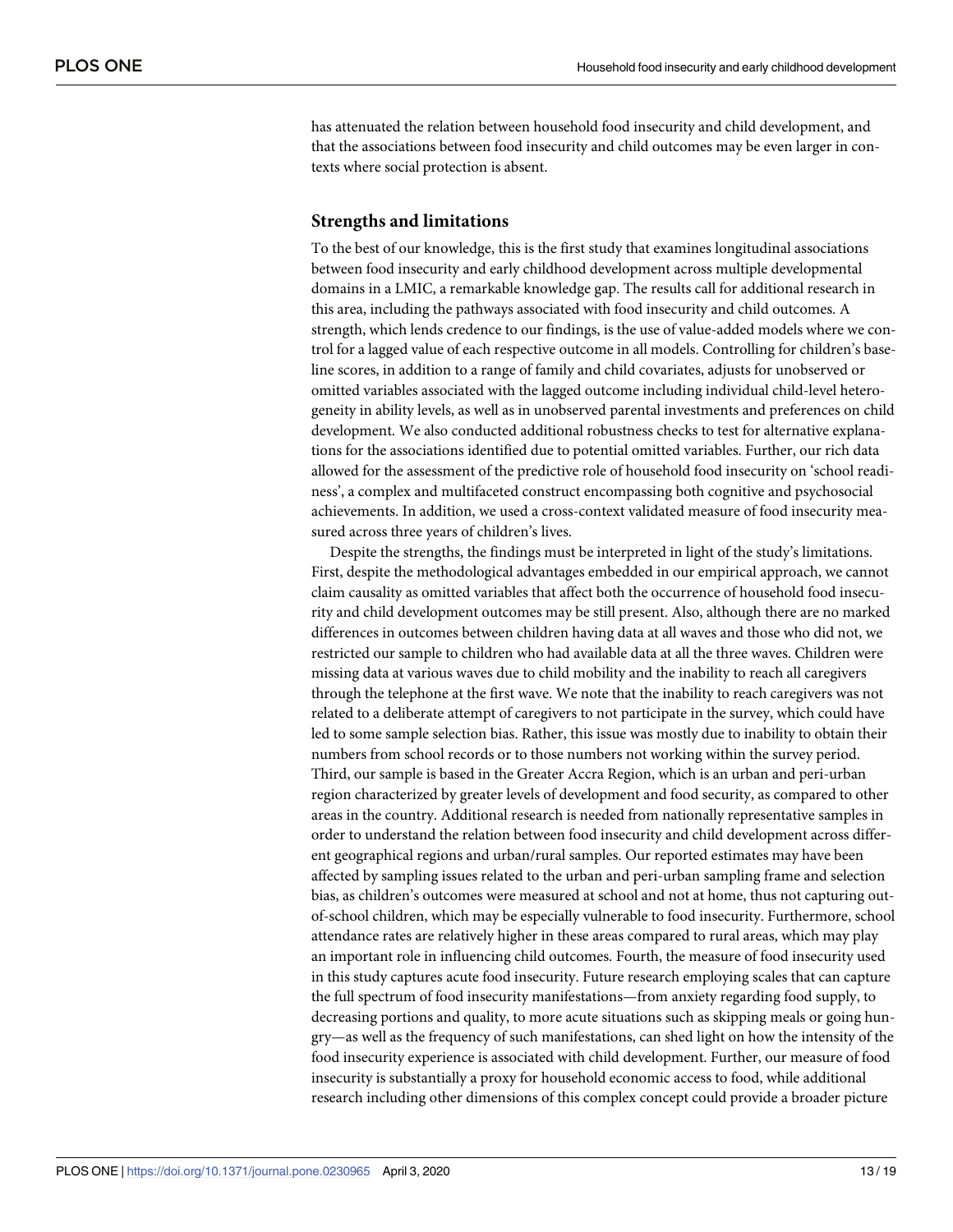<span id="page-15-0"></span>of the associations between food security and child development [[78](#page-20-0)]. Our measure only focused on household food insecurity, while individual measures could provide a more accurate picture of the child's experience of food insecurity (2). Additionally, we were not able to test the role of other potential pathways in the relation between food security and child development, such as quality of child-caregiver interactions or caregiver stress. Finally, tests for child development outcomes were conducted at school, which may increase risk of sample selection bias given that the most disadvantaged children may be less likely to attend school regularly. However, enumerators went back to the school up to three times to track every child that was absent on the test day in order to minimise such risk.

# **Conclusions**

This study adds to a limited literature investigating household food insecurity and child development in LMICs, suggesting that food insecurity has measurable consequences for children's early development, particularly academic and cognitive skills. Our results highlight the importance of longitudinal data to understand how different trajectories of food insecurity at home affect multiple child development domains during the transition from preschool to early primary school. Building knowledge about the consequences of food insecurity for young children and their families is an important starting place for designing programs and services that help to promote the healthy development of all children, particularly in the critical early childhood stage. Specifically, our findings are relevant to the design of multisectoral early childhood strategies that incorporate social protection interventions such as cash and/or food assistance directed at both households and children into ECE strategies.

# **Supporting information**

**S1 [Material.](http://www.plosone.org/article/fetchSingleRepresentation.action?uri=info:doi/10.1371/journal.pone.0230965.s001) Differences in child and household characteristics in wave 1 by attrition status.**

(DOCX)

**S2 [Material.](http://www.plosone.org/article/fetchSingleRepresentation.action?uri=info:doi/10.1371/journal.pone.0230965.s002) Measurement of wave 1 outcomes.** (DOCX)

**S3 [Material.](http://www.plosone.org/article/fetchSingleRepresentation.action?uri=info:doi/10.1371/journal.pone.0230965.s003) Descriptive statistics of covariates, full sample and by household food insecurity status.**

(DOCX)

**S4 [Material.](http://www.plosone.org/article/fetchSingleRepresentation.action?uri=info:doi/10.1371/journal.pone.0230965.s004) Adjusted value-added models with interaction between household food insecurity and gender.**

(DOCX)

**S5 [Material.](http://www.plosone.org/article/fetchSingleRepresentation.action?uri=info:doi/10.1371/journal.pone.0230965.s005) Extended adjusted value-added model.** (DOCX)

# **Acknowledgments**

This paper reflects contributions from many organizations and individuals. First, we would like to thank J. Lawrence Aber and Jere R. Behrman, co-investigators on the original study from which the data was collected. Second, we would like to thank the committed staff and thought partners at Innovations from Poverty Action, including Henry Atimone, Renaud Comba, Bridget Gyamfi, Loic Watine, and the talented data collection supervisors and enumerators.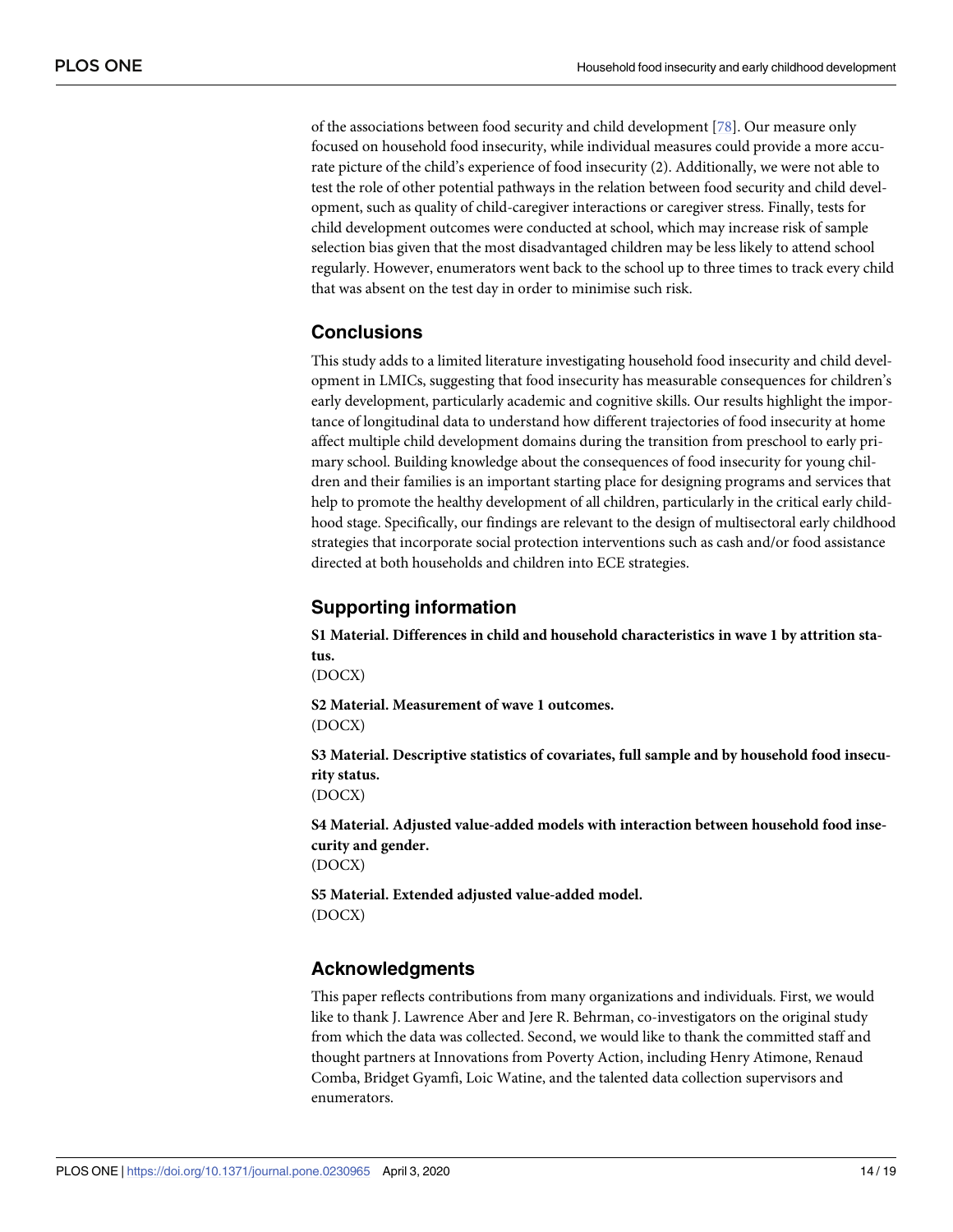#### <span id="page-16-0"></span>**Author Contributions**

**Conceptualization:** Elisabetta Aurino, Sharon Wolf.

**Data curation:** Edward Tsinigo.

**Formal analysis:** Elisabetta Aurino, Sharon Wolf, Edward Tsinigo.

**Funding acquisition:** Sharon Wolf.

**Methodology:** Elisabetta Aurino.

**Visualization:** Elisabetta Aurino.

**Writing – original draft:** Elisabetta Aurino, Sharon Wolf, Edward Tsinigo.

**Writing – review & editing:** Elisabetta Aurino, Sharon Wolf, Edward Tsinigo.

#### **References**

- **[1](#page-3-0).** Saha KK, Tofail F, Frongillo EA, Rasmussen KM, Arifeen SE, Persson LÅ, et al. Household food security is associated with early childhood language development: results from a longitudinal study in rural Bangladesh. Child Care Health Dev [Internet]. 2010 May 1 [cited 2017 Oct 19]; 36(3):309–16. Available from: <https://doi.org/10.1111/j.1365-2214.2009.01049.x> PMID: [20184593](http://www.ncbi.nlm.nih.gov/pubmed/20184593)
- **2.** Fram MS, Bernal J, Frongillo EA. The Measurement of Food Insecurity among Children: Review of Literature and Concept Note. Florence; 2015.
- **[3](#page-3-0).** Schmeer KK, Piperata BA. Household food insecurity and child health. Matern Child Nutr [Internet]. 2017 Apr [cited 2018 Jan 30]; 13(2):e12301. Available from: [http://www.ncbi.nlm.nih.gov/pubmed/](http://www.ncbi.nlm.nih.gov/pubmed/27126348) [27126348](http://www.ncbi.nlm.nih.gov/pubmed/27126348)
- **[4](#page-3-0).** Shonkoff JP, Philipps DA. From Neurons to Neighborhoods. The Science of Early Childhood Development. Committee on Integrating the Science of Early Childhood Development. [Internet]. Shonkoff JP, Philipps DA, editors. Vol. 41, National Research Council and Institute of Medicine. Washington, D.C.: National Academies Press; 2000 [cited 2019 Sep 16]. 625 p. Available from: [http://www.nap.edu/](http://www.nap.edu/catalog/9824) [catalog/9824](http://www.nap.edu/catalog/9824)
- **[5](#page-3-0).** Maluccio JA, Hoddinott J, Behrman JR, Martorell R, Quisumbing AR, Stein AD. The impact of improving nutrition during early childhood on education among Guatemalan adults. Econ J [Internet]. 2009 Apr 1 [cited 2018 Jan 30]; 119(537):734–63. Available from: [http://doi.wiley.com/10.1111/j.1468-0297.2009.](http://doi.wiley.com/10.1111/j.1468-0297.2009.02220.x) [02220.x](http://doi.wiley.com/10.1111/j.1468-0297.2009.02220.x)
- **[6](#page-3-0).** Subramanian S V, Mejía-Guevara I, Krishna A. Rethinking policy perspectives on childhood stunting: Time to formulate a structural and multifactorial strategy. Matern Child Nutr [Internet]. 2016 [cited 2019 Jul 11]; 12(Suppl Suppl 1):219–36. Available from: <http://www.ncbi.nlm.nih.gov/pubmed/27187918>
- **[7](#page-3-0).** Lu C, Black MM, Richter LM. Risk of poor development in young children in low-income and middleincome countries: an estimation and analysis at the global, regional, and country level. Lancet Glob Heal. 2016; 4(12):e916–22.
- **[8](#page-3-0).** McCoy DC, Peet ED, Ezzati M, Danaei G, Black MM, Sudfeld CR, et al. Early Childhood Developmental Status in Low- and Middle-Income Countries: National, Regional, and Global Prevalence Estimates Using Predictive Modeling. Tumwine JK, editor. PLOS Med. 2016 Jun; 13(6):e1002034. [https://doi.org/](https://doi.org/10.1371/journal.pmed.1002034) [10.1371/journal.pmed.1002034](https://doi.org/10.1371/journal.pmed.1002034) PMID: [27270467](http://www.ncbi.nlm.nih.gov/pubmed/27270467)
- **[9](#page-3-0).** Chandrasekhar S, Aguayo VM, Krishna V, Nair R. Household food insecurity and children's dietary diversity and nutrition in India. Evidence from the comprehensive nutrition survey in Maharashtra. Matern Child Nutr [Internet]. 2017 Oct [cited 2018 Feb 6]; 13:e12447. Available from: [http://www.ncbi.](http://www.ncbi.nlm.nih.gov/pubmed/29032621) [nlm.nih.gov/pubmed/29032621](http://www.ncbi.nlm.nih.gov/pubmed/29032621)
- **10.** Belachew T, Lindstrom D, Hadley C, Gebremariam A, Kasahun W, Kolsteren P. Food insecurity and linear growth of adolescents in Jimma Zone, Southwest Ethiopia. Nutr J [Internet]. 2013; 12(1):55. Available from: <http://www.nutritionj.com/content/12/1/55>
- **11.** Gelli A, Aberman N-L, Margolies A, Santacroce M, Baulch B, Chirwa E. Lean-Season Food Transfers Affect Children's Diets and Household Food Security: Evidence from a Quasi-Experiment in Malawi. J Nutr [Internet]. 2017 May [cited 2018 Feb 7]; 147(5):869–78. Available from: [http://www.ncbi.nlm.nih.](http://www.ncbi.nlm.nih.gov/pubmed/28381529) [gov/pubmed/28381529](http://www.ncbi.nlm.nih.gov/pubmed/28381529) <https://doi.org/10.3945/jn.116.246652> PMID: [28381529](http://www.ncbi.nlm.nih.gov/pubmed/28381529)
- **[12](#page-4-0).** Aurino E, Morrow V. "Food prices were high, and the dal became watery". Mixed-method evidence on household food insecurity and children's diets in India. World Dev. 2018; 111:211–24.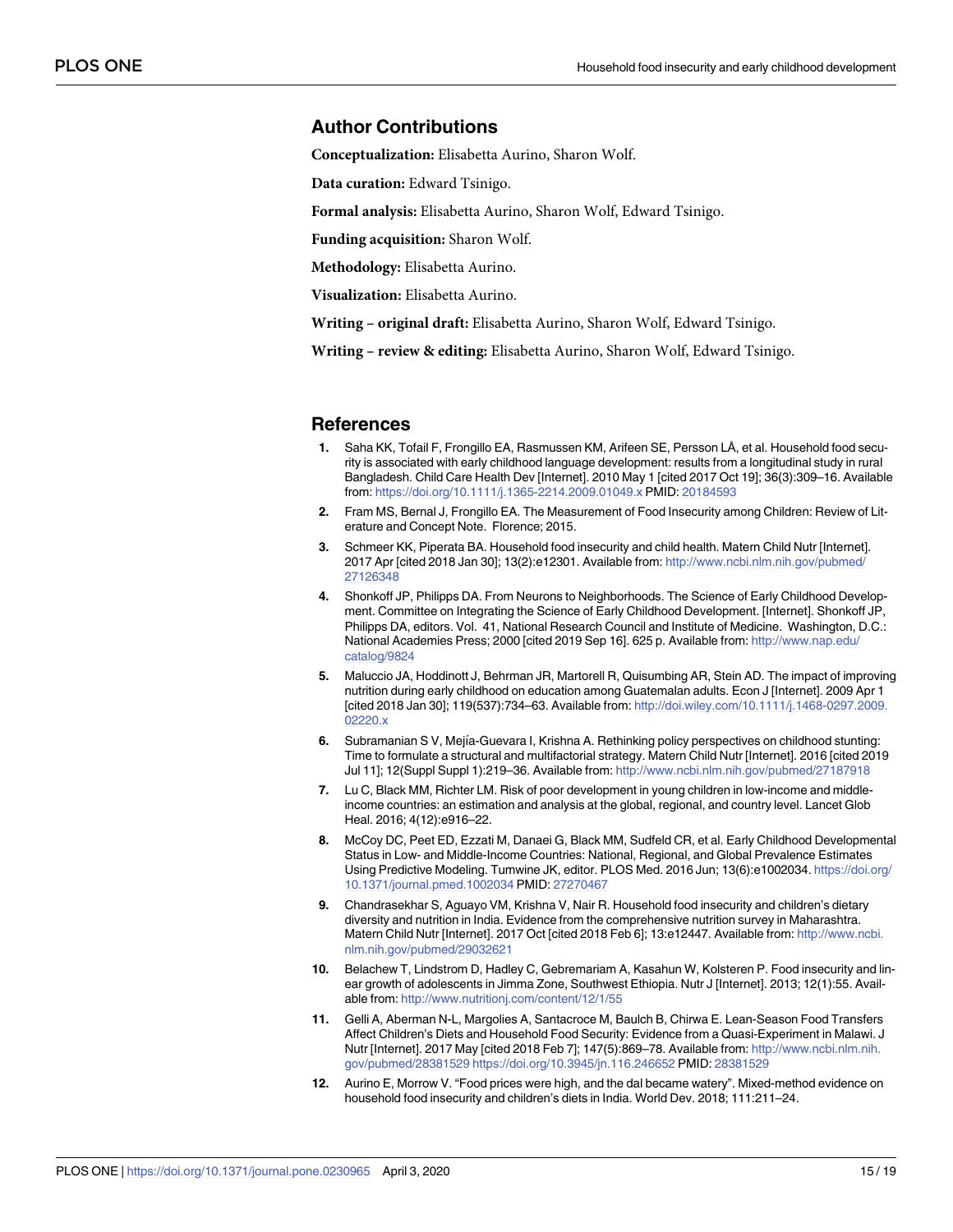- <span id="page-17-0"></span>**13.** Anderson LC, Tegegn A, Tessema F, Galea S, Hadley C. Food insecurity, childhood illness and maternal emotional distress in Ethiopia. Public Health Nutr. 2012;
- **[14](#page-3-0).** Humphries DL, Dearden K a, Crookston BT, Fernald LC, Stein AD. Cross-Sectional and Longitudinal Associations between Household Food Security and Child Anthropometry at Ages 5 and 8 Years in. J Nutr. 2015;1924–33. <https://doi.org/10.3945/jn.115.210229> PMID: [26084361](http://www.ncbi.nlm.nih.gov/pubmed/26084361)
- **[15](#page-3-0).** Johnson AD, Markowitz AJ. Associations Between Household Food Insecurity in Early Childhood and Children's Kindergarten Skills. Child Development [Internet]. 2017 Mar [cited 2017 Nov 13]; Available from: <http://doi.wiley.com/10.1111/cdev.12764>
- **[16](#page-3-0).** Jyoti DF, Frongillo EA, Jones SJ, Al JET. Food insecurity affects school children's academic performance, weight gain, and social skills. J Nutr [Internet]. 2005 Dec [cited 2016 Sep 3]; 135(12):2831–9. Available from: <http://www.ncbi.nlm.nih.gov/pubmed/16317128> <https://doi.org/10.1093/jn/135.12.2831> PMID: [16317128](http://www.ncbi.nlm.nih.gov/pubmed/16317128)
- **[17](#page-3-0).** King C. Food insecurity and child behavior problems in fragile families. Econ Hum Biol [Internet]. 2018 Feb 1 [cited 2018 Jun 29]; 28:14–22. Available from: [https://www.sciencedirect.com/science/article/pii/](https://www.sciencedirect.com/science/article/pii/S1570677X17300217) [S1570677X17300217](https://www.sciencedirect.com/science/article/pii/S1570677X17300217) <https://doi.org/10.1016/j.ehb.2017.11.002> PMID: [29197238](http://www.ncbi.nlm.nih.gov/pubmed/29197238)
- **[18](#page-4-0).** Howard LL. Does food insecurity at home affect non-cognitive performance at school? A longitudinal analysis of elementary student classroom behavior. Econ Educ Rev [Internet]. 2011 Feb 1 [cited 2017 Oct 19]; 30(1):157–76. Available from: [http://www.sciencedirect.com/science/article/pii/](http://www.sciencedirect.com/science/article/pii/S0272775710001093) [S0272775710001093](http://www.sciencedirect.com/science/article/pii/S0272775710001093)
- **[19](#page-3-0).** Winicki J, Jemison K. Food Insecurity and Hunger in the Kindergarten Classroom: Its Effect on Learning and Growth. Contemp Econ Policy [Internet]. 2003 Apr 1 [cited 2017 Nov 13]; 21(2):145–57. Available from: <http://doi.wiley.com/10.1093/cep/byg001>
- **[20](#page-3-0).** Slack KS, Yoo J. Food hardship and child behavior problems among low-income children. Soc Serv Rev [Internet]. 2005 Sep [cited 2017 Dec 6]; 79(3):511–36. Available from: [http://www.journals.](http://www.journals.uchicago.edu/doi/10.1086/430894) [uchicago.edu/doi/10.1086/430894](http://www.journals.uchicago.edu/doi/10.1086/430894)
- **[21](#page-3-0).** Whitaker RC, Phillips SM, Orzol SM. Food insecurity and the risks of depression and anxiety in mothers and behavior problems in their preschool-aged children. Pediatrics [Internet]. 2006 Sep [cited 2016 Sep 3]; 118(3):e859–68. Available from: <http://www.ncbi.nlm.nih.gov/pubmed/16950971> [https://doi.org/10.](https://doi.org/10.1542/peds.2006-0239) [1542/peds.2006-0239](https://doi.org/10.1542/peds.2006-0239) PMID: [16950971](http://www.ncbi.nlm.nih.gov/pubmed/16950971)
- **[22](#page-3-0).** Belachew T, Hadley C, Lindstrom D, Gebremariam A, Lachat C, Kolsteren P. Food insecurity, school absenteeism and educational attainment of adolescents in Jimma Zone Southwest Ethiopia: a longitudinal study. Nutr J [Internet]. 2011 Dec 10 [cited 2019 Jul 11]; 10(1):29. Available from: [http://nutritionj.](http://nutritionj.biomedcentral.com/articles/10.1186/1475-2891-10-29) [biomedcentral.com/articles/10.1186/1475-2891-10-29](http://nutritionj.biomedcentral.com/articles/10.1186/1475-2891-10-29)
- **[23](#page-3-0).** Tamiru D, Argaw A, Gerbaba M, Ayana G, Nigussie A, Belachew T. Household food insecurity and its association with school absenteeism among primary school adolescents in Jimma zone, Ethiopia. BMC Public Health [Internet]. 2016 Aug 17 [cited 2017 Nov 13]; 16(1):802. Available from: [http://www.ncbi.](http://www.ncbi.nlm.nih.gov/pubmed/27530676) [nlm.nih.gov/pubmed/27530676](http://www.ncbi.nlm.nih.gov/pubmed/27530676) <https://doi.org/10.1186/s12889-016-3479-x> PMID: [27530676](http://www.ncbi.nlm.nih.gov/pubmed/27530676)
- **[24](#page-3-0).** Aurino E, Fledderjohann J, Vellakkal S. Inequalities in adolescent learning: Does the timing and persistence of food insecurity at home matter? Econ Educ Rev [Internet]. 2019 Jun 1 [cited 2019 Apr 25]; 70:94–108. Available from: <https://www.sciencedirect.com/science/article/pii/S0272775718302073>
- **[25](#page-4-0).** Hannum E, Liu J, Frongillo EA. Poverty, food insecurity and nutritional deprivation in rural China: Implications for children's literacy achievement. Int J Educ Dev [Internet]. 2014 Jan 1 [cited 2017 Nov 13]; 34 (1):90–7. Available from: <http://www.ncbi.nlm.nih.gov/pubmed/26609194>
- **[26](#page-4-0).** Bernal J, Frongillo EA, Herrera HA, Rivera JA. Food Insecurity in Children but Not in Their Mothers Is Associated with Altered Activities, School Absenteeism, and Stunting. J Nutr [Internet]. 2014 Oct 1 [cited 2017 Feb 20]; 144(10):1619–26. Available from: <http://www.ncbi.nlm.nih.gov/pubmed/25143373> <https://doi.org/10.3945/jn.113.189985> PMID: [25143373](http://www.ncbi.nlm.nih.gov/pubmed/25143373)
- **[27](#page-4-0).** Jaffe K, Bernal J, Herrera HA. Food Insecurity Affects Shame in Children. SSRN Electron J [Internet]. 2014 [cited 2017 Feb 6]; Available from: <http://www.ssrn.com/abstract=2412051>
- **[28](#page-4-0).** Gundersen C, Kreider B. Bounding the effects of food insecurity on children's health outcomes. J Health Econ [Internet]. 2009 [cited 2017 Nov 23]; 28:971–83. Available from: [http://faculty.smu.edu/Millimet/](http://faculty.smu.edu/Millimet/classes/eco7377/papers/gundersen) [classes/eco7377/papers/gundersen](http://faculty.smu.edu/Millimet/classes/eco7377/papers/gundersen) kreider 09.pdf <https://doi.org/10.1016/j.jhealeco.2009.06.012> PMID: [19631399](http://www.ncbi.nlm.nih.gov/pubmed/19631399)
- **[29](#page-4-0).** Black MM, Walker SP, Fernald LCH, Andersen CT, DiGirolamo AM, Lu C, et al. Early childhood development coming of age: science through the life course. Lancet. 2017; 389(10064):77–90. [https://doi.](https://doi.org/10.1016/S0140-6736(16)31389-7) [org/10.1016/S0140-6736\(16\)31389-7](https://doi.org/10.1016/S0140-6736(16)31389-7) PMID: [27717614](http://www.ncbi.nlm.nih.gov/pubmed/27717614)
- **[30](#page-4-0).** Britto PR, Lye SJ, Proulx K, Yousafzai AK, Matthews SG, Vaivada T, et al. Nurturing care: promoting early childhood development. The Lancet. 2017.
- **[31](#page-4-0).** Heflin CM, Siefert K, Williams DR. Food insufficiency and women's mental health: Findings from a 3 year panel of welfare recipients. Soc Sci Med [Internet]. 2005 Nov [cited 2017 Dec 6]; 61(9):1971–82.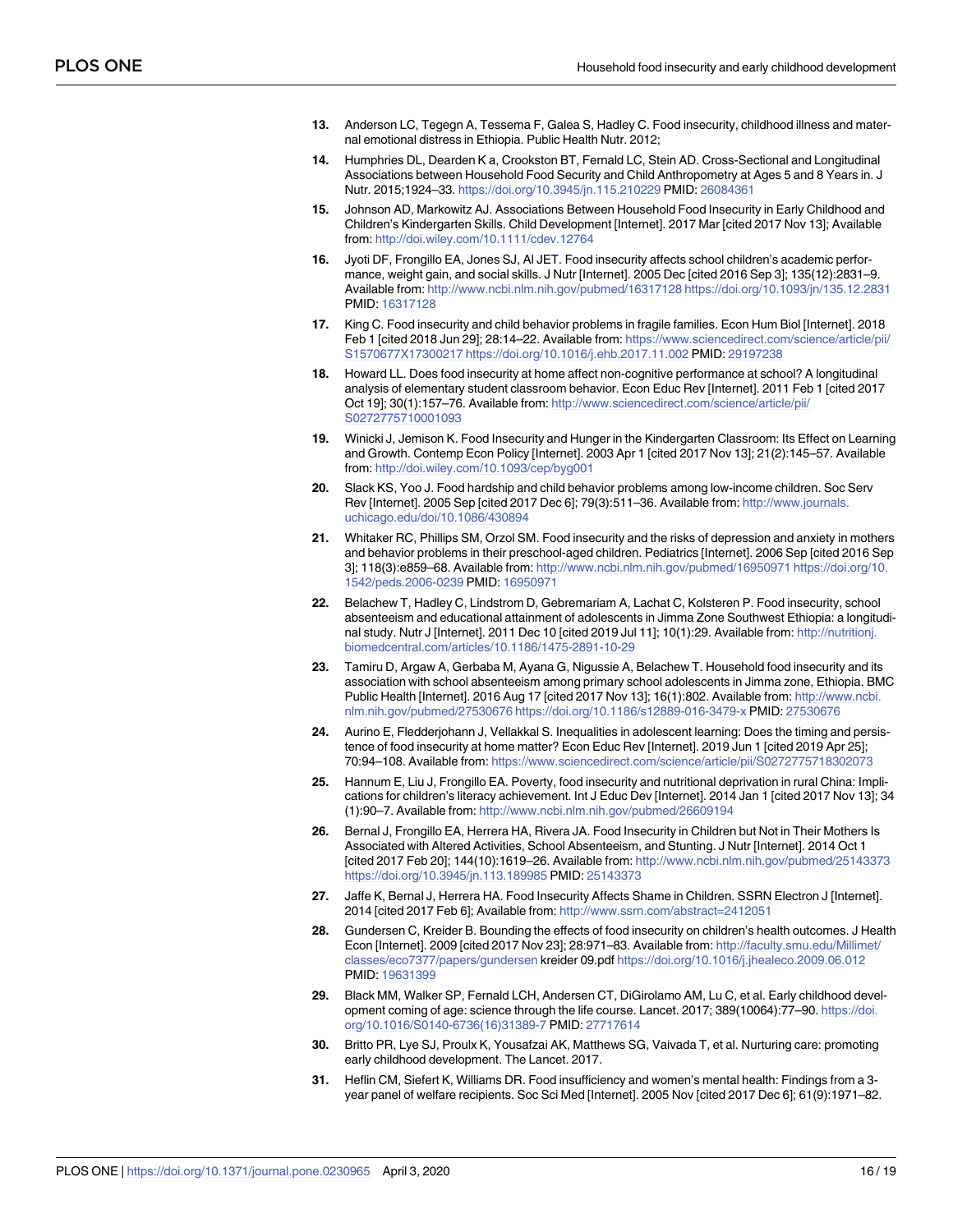Available from: <http://www.ncbi.nlm.nih.gov/pubmed/15927331> [https://doi.org/10.1016/j.socscimed.](https://doi.org/10.1016/j.socscimed.2005.04.014) [2005.04.014](https://doi.org/10.1016/j.socscimed.2005.04.014) PMID: [15927331](http://www.ncbi.nlm.nih.gov/pubmed/15927331)

- <span id="page-18-0"></span>**[32](#page-4-0).** Atuoye KN, Luginaah I. Food as a social determinant of mental health among household heads in the Upper West Region of Ghana. Soc Sci Med [Internet]. 2017 May 1 [cited 2019 Jul 11]; 180:170–80. Available from: <https://www.sciencedirect.com/science/article/pii/S0277953617301624> [https://doi.org/](https://doi.org/10.1016/j.socscimed.2017.03.016) [10.1016/j.socscimed.2017.03.016](https://doi.org/10.1016/j.socscimed.2017.03.016) PMID: [28360010](http://www.ncbi.nlm.nih.gov/pubmed/28360010)
- **[33](#page-4-0).** Cole SM, Tembo G. The effect of food insecurity on mental health: Panel evidence from rural Zambia. Soc Sci Med [Internet]. 2011 Oct 1 [cited 2019 Jul 11]; 73(7):1071–9. Available from: [https://www.](https://www.sciencedirect.com/science/article/pii/S0277953611004527) [sciencedirect.com/science/article/pii/S0277953611004527](https://www.sciencedirect.com/science/article/pii/S0277953611004527) [https://doi.org/10.1016/j.socscimed.2011.](https://doi.org/10.1016/j.socscimed.2011.07.012) [07.012](https://doi.org/10.1016/j.socscimed.2011.07.012) PMID: [21852028](http://www.ncbi.nlm.nih.gov/pubmed/21852028)
- **[34](#page-4-0).** Wolf S, McCoy DC. Household Socioeconomic Status and Parental Investments: Direct and Indirect Relations With School Readiness in Ghana. Child Dev [Internet]. 2019 Jan 1 [cited 2019 Sep 9]; 90 (1):260–78. Available from: <https://doi.org/10.1111/cdev.12899> PMID: [28708296](http://www.ncbi.nlm.nih.gov/pubmed/28708296)
- **[35](#page-4-0).** Kraemer S. The fragile male. Br Med J [Internet]. 2000 [cited 2018 Jul 25]; 321:1609–12. Available from: <https://www.ncbi.nlm.nih.gov/pmc/articles/PMC1119278/pdf/1609.pdf>
- **36.** Marcoux A. Sex Differentials in Undernutrition: A Look at Survey Evidence. Popul Dev Rev [Internet]. 2002 Jun 1 [cited 2018 May 16]; 28(2):275–84. Available from: [http://doi.wiley.com/10.1111/j.1728-](http://doi.wiley.com/10.1111/j.1728-4457.2002.00275.x) [4457.2002.00275.x](http://doi.wiley.com/10.1111/j.1728-4457.2002.00275.x)
- **[37](#page-4-0).** van den Berg GJ, Pinger PR, Schoch J. Instrumental Variable Estimation of the Causal Effect of Hunger Early in Life on Health Later in Life. Econ J. 2016;
- **[38](#page-4-0).** Jansen EC, Kasper N, Lumeng JC, Brophy Herb HE, Horodynski MA, Miller AL, et al. Changes in household food insecurity are related to changes in BMI and diet quality among Michigan Head Start preschoolers in a sex-specific manner. Soc Sci Med [Internet]. 2017 May 1 [cited 2019 Jul 11]; 181:168–76. Available from: <https://www.sciencedirect.com/science/article/pii/S0277953617302265> <https://doi.org/10.1016/j.socscimed.2017.04.003> PMID: [28407601](http://www.ncbi.nlm.nih.gov/pubmed/28407601)
- **[39](#page-5-0).** Eschenbeck H, Kohlmann C-W, Lohaus A. Gender differences in coping strategies in children and adolescents. J Individ Differ. 2007; 28(1):18–26.
- **[40](#page-5-0).** Hadley C, Lindstrom D, Tessema F, Belachew T. Gender bias in the food insecurity experience of Ethiopian adolescents. Soc Sci Med [Internet]. 2008 Jan 1 [cited 2018 Jul 27]; 66(2):427–38. Available from: <https://www.sciencedirect.com/science/article/pii/S0277953607004856> [https://doi.org/10.1016/j.](https://doi.org/10.1016/j.socscimed.2007.08.025) [socscimed.2007.08.025](https://doi.org/10.1016/j.socscimed.2007.08.025) PMID: [17931763](http://www.ncbi.nlm.nih.gov/pubmed/17931763)
- **[41](#page-5-0).** Cooke E, Hague S, McKay A. The Ghana Poverty and Inequality Report. Unicef. 2016;
- **[42](#page-5-0).** Ministry of Food and Agriculture Ghana. Food Security Situation In Ghana [Internet]. Accra; 2019. Available from: <https://mofafoodsecurity.wordpress.com/food-security-situation-in-ghana/>
- **[43](#page-5-0).** Frempong RB, Annim SK. Dietary diversity and child malnutrition in Ghana. Heliyon. 2017;
- **[44](#page-5-0).** McCoy DC, Salhi C, Yoshikawa H, Black M, Britto P, Fink G. Home- and center-based learning opportunities for preschoolers in low- and middle-income countries. Child Youth Serv Rev. 2018;
- **[45](#page-5-0).** Owusu G, Agyei-Mensah S. A comparative study of ethnic residential segregation in Ghana's two largest cities, Accra and Kumasi. Popul Environ [Internet]. 2011 [cited 2019 Dec 16]; 32(4):332–52. Available from: <https://www.jstor.org/stable/41487555>
- **[46](#page-5-0).** UNICEF. Ghana' s District League Table 2014: Strengthening Social Accountability for National Development [Internet]. Accra; 2014. Available from: <http://iamawareghana.com/assets/uploads/DLT> Documents/DLT REPORT FINAL 2014.pdf
- **[47](#page-5-0).** UNESCO. Roadmap Education for Sustainable Development. 2014.
- **[48](#page-5-0).** Wolf S, Aber JL, Behrman JR, Tsinigo E. Experimental Impacts of the "Quality Preschool for Ghana" Interventions on Teacher Professional Well-being, Classroom Quality, and Children's School Readiness. J Res Educ Eff. 2019;
- **49.** Wolf S, Aber JL, Behrman JR, Peele M. Longitudinal causal impacts of preschool teacher training on Ghanaian children's school readiness: Evidence for persistence and fade-out. Dev Sci. 2019;
- **[50](#page-5-0).** Wolf S. Year 3 follow-up impacts of the 'Quality Preschool for Ghana' interventions on child development. Dev Psychol. 2019;
- **[51](#page-6-0).** Dubeck MM, Gove A. The early grade reading assessment (EGRA): Its theoretical foundation, purpose, and limitations. Int J Educ Dev. 2015; 40:315–22.
- **[52](#page-6-0).** RTI International. Early Grade Reading Assessment Toolkit. World Bank and RTI International, Washington, DC. Research Triangle Park, NC; 2009.
- **[53](#page-6-0).** Pisani L, Borisova I, Dowd AJ. Developing and validating the International Development and Early Learning Assessment (IDELA). Int J Educ Res. 2018;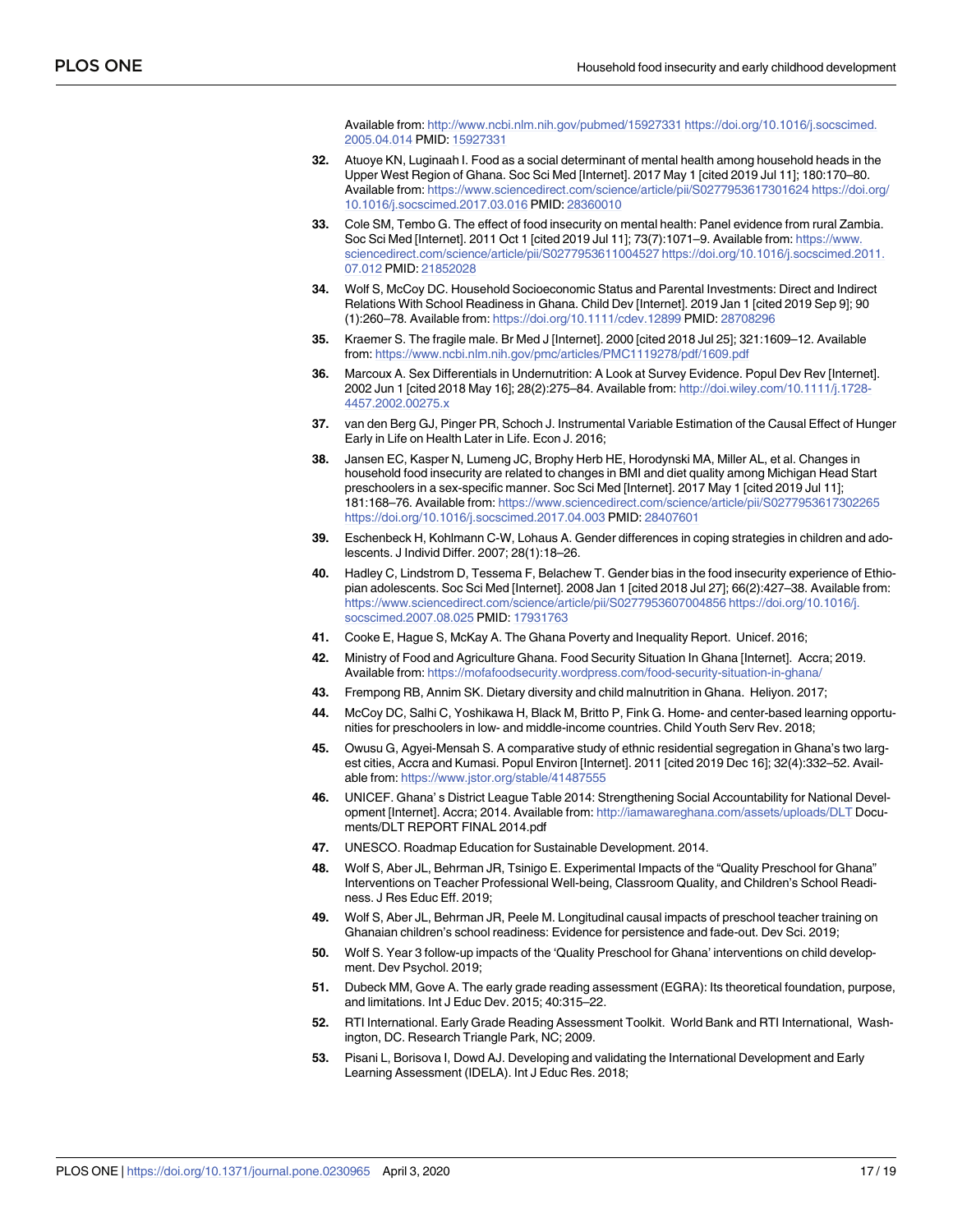- <span id="page-19-0"></span>**[54](#page-6-0).** RTI International. Early Grade Mathematics Assessment (EGMA): A conceptual framework based on mathematics skills development in children. Research Triangle Park, NC; 2009.
- **[55](#page-7-0).** Smith-Donald R, Raver CC, Hayes T, Richardson B. Preliminary construct and concurrent validity of preschool self-regulation assessment (PSRA) for field-based research. Early Child Res Q. 2007; 22:173–187.
- **[56](#page-7-0).** McCoy DC, Zuilkowski SS, Fink G. Poverty, physical stature, and cognitive skills: Mechanisms underlying children's school enrollment in zambia. Dev Psychol. 2015;
- **[57](#page-7-0).** Burchi F, De Muro P. From food availability to nutritional capabilities: Advancing food security analysis. Food Policy [Internet]. 2016 Apr 1 [cited 2017 Sep 14]; 60:10–9. Available from: [http://www.](http://www.sciencedirect.com/science/article/pii/S0306919215000354) [sciencedirect.com/science/article/pii/S0306919215000354](http://www.sciencedirect.com/science/article/pii/S0306919215000354)
- **[58](#page-7-0).** Ballard T, Coates J, Swindale A, Deitchler M. Household Hunger Scale: Indicator definition and measurement guide [Internet]. Food and Nutrition Technical Assistance. 2011 [cited 2017 Aug 23]. Available from: [www.fantaproject.org](http://www.fantaproject.org)
- **[59](#page-8-0).** Schreiner M. Simple Poverty Scorecard-Assessment Tool Ghana. 2015.
- **[60](#page-8-0).** Wolf S, Raza M, Kim S, Aber JL, Behrman J, Seidman E. Measuring and predicting process quality in Ghanaian pre-primary classrooms using the Teacher Instructional Practices and Processes System (TIPPS). Early Child Res Q. 2018;
- **[61](#page-8-0).** Pryor L, Strandberg-Larsen K, Nybo Andersen AM, Hulvej Rod N, Melchior M. Trajectories of family poverty and children's mental health: Results from the Danish National Birth Cohort. Soc Sci Med. 2019;
- **[62](#page-12-0).** Bhattacharya J, Currie J, Haider S. Poverty, food insecurity, and nutritional outcomes in children and adults. J Health Econ. 2004; 23(4):839–62. <https://doi.org/10.1016/j.jhealeco.2003.12.008> PMID: [15587700](http://www.ncbi.nlm.nih.gov/pubmed/15587700)
- **[63](#page-12-0).** Reis M. Food insecurity and the relationship between household income and children's health and nutrition in Brazil. Health Econ [Internet]. 2012 Apr 1 [cited 2018 Feb 6]; 21(4):405–27. Available from: <https://doi.org/10.1002/hec.1722> PMID: [21344538](http://www.ncbi.nlm.nih.gov/pubmed/21344538)
- **[64](#page-12-0).** Torche F, Conley D. A Pound of Flesh. In: The Oxford Handbook of Economics and Human Biology. 2016.
- **65.** Casale D, Desmond C, Richter L. The association between stunting and psychosocial development among preschool children: A study using the South African Birth to Twenty cohort data. Child Care Health Dev. 2014;
- **[66](#page-12-0).** Gandhi M, Ashorn P, Maleta K, Teivaanmäki T, Duan X, Cheung YB. Height gain during early childhood is an important predictor of schooling and mathematics ability outcomes. Acta Paediatr [Internet]. 2011 Aug [cited 2018 Jul 27]; 100(8):1113–8. Available from: <http://www.ncbi.nlm.nih.gov/pubmed/21366692> <https://doi.org/10.1111/j.1651-2227.2011.02254.x> PMID: [21366692](http://www.ncbi.nlm.nih.gov/pubmed/21366692)
- **67.** Torche F, Echevarría G. The effect of birthweight on childhood cognitive development in a middleincome country. Int J Epidemiol [Internet]. 2011 Aug 1 [cited 2019 Jun 24]; 40(4):1008–18. Available from: <https://academic.oup.com/ije/article-lookup/doi/10.1093/ije/dyr030> PMID: [21362701](http://www.ncbi.nlm.nih.gov/pubmed/21362701)
- **[68](#page-12-0).** Aurino E, Burchi F. Children's Multidimensional Health and Medium-Term Cognitive Skills in Low- and Middle-Income Countries. Eur J Dev Res [Internet]. 2017 Apr 19 [cited 2017 Nov 13]; 29(2):289–311. Available from: <http://link.springer.com/10.1057/ejdr.2016.7>
- **[69](#page-12-0).** Wachs TD, Evans GW. Chaos in Context. In: Evans GW, Wachs TD, editors. Chaos and its influence on children's development: An ecological perspective. Washington (D.C.): American Psychological Association; 2010. p. 3–13.
- **[70](#page-12-0).** Adolphus K, Lawton CL, Champ CL, Dye L. The Effects of Breakfast and Breakfast Composition on Cognition in Children and Adolescents: A Systematic Review. Adv Nutr [Internet]. 2016 May 1 [cited 2019 Oct 22]; 7(3):590S–612S. Available from: [https://academic.oup.com/advances/article/7/3/590S/](https://academic.oup.com/advances/article/7/3/590S/4558064) [4558064](https://academic.oup.com/advances/article/7/3/590S/4558064) <https://doi.org/10.3945/an.115.010256> PMID: [27184287](http://www.ncbi.nlm.nih.gov/pubmed/27184287)
- **[71](#page-12-0).** Obradović J, Finch JE, Portilla XA, Rasheed MA, Tirado-Strayer N, Yousafzai AK. Early executive functioning in a global context: Developmental continuity and family protective factors. Dev Sci. 2019;
- **[72](#page-12-0).** Jacob R, Parkinson J. The Potential for School-Based Interventions That Target Executive Function to Improve Academic Achievement: A Review. Rev Educ Res. 2015;
- **[73](#page-13-0).** Whitaker RC, Phillips SM, Orzol SM. Food insecurity and the risks of depression and anxiety in mothers and behavior problems in their preschool-aged children. Pediatrics [Internet]. 2006 Sep 1 [cited 2019 Sep 25]; 118(3):e859–68. Available from: <http://www.ncbi.nlm.nih.gov/pubmed/16950971> [https://doi.](https://doi.org/10.1542/peds.2006-0239) [org/10.1542/peds.2006-0239](https://doi.org/10.1542/peds.2006-0239) PMID: [16950971](http://www.ncbi.nlm.nih.gov/pubmed/16950971)
- **[74](#page-13-0).** Slack KS, Yoo J. Food hardship and child behavior problems among low-income children. Soc Serv Rev. 2005; <https://doi.org/10.1086/430891>